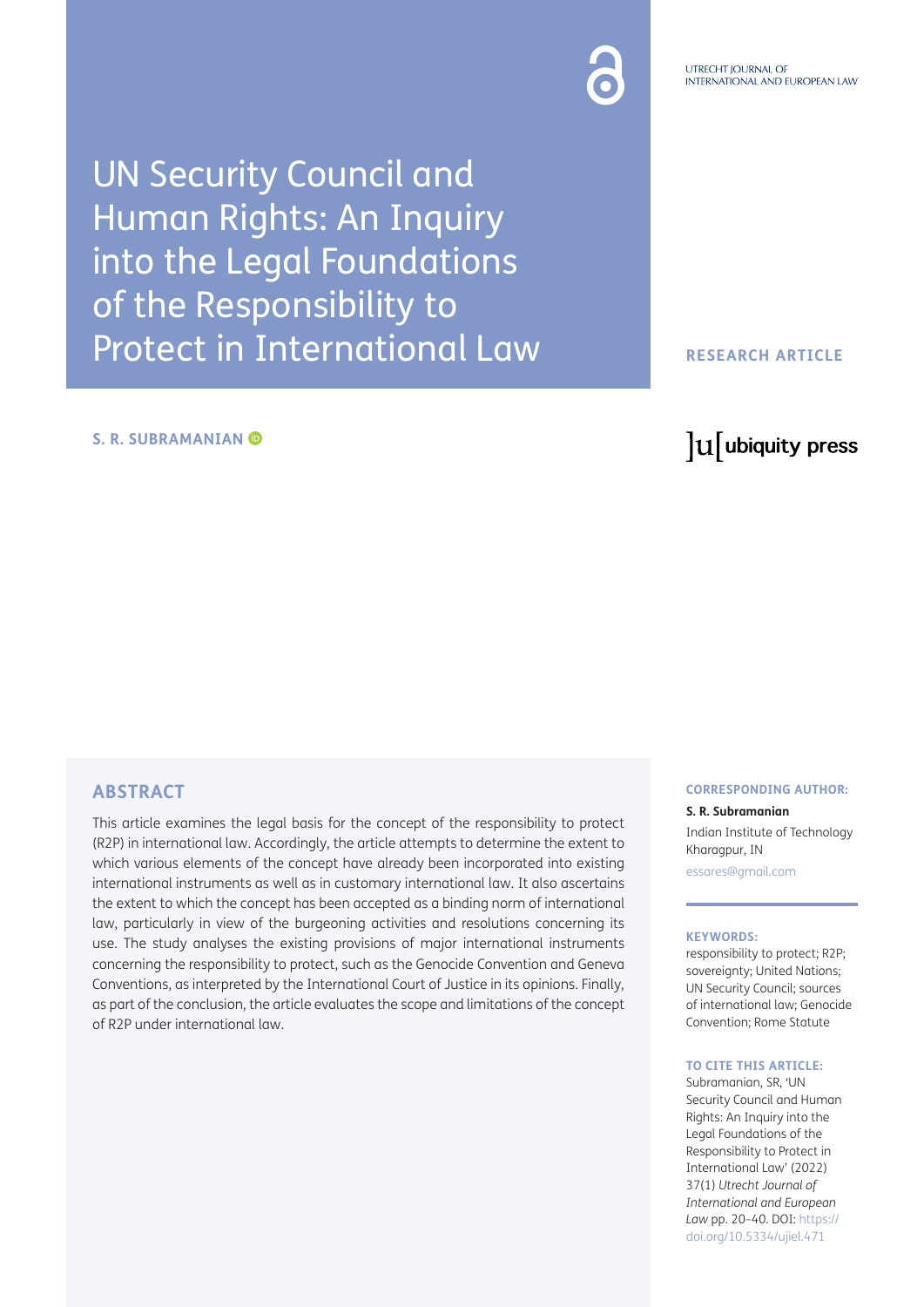# **I. INTRODUCTION**

Most issues related to human rights, particularly their enforcement, were traditionally viewed as matters of domestic jurisdiction that were beyond the scope of intervention by other states or even international organisations.[1](#page-12-0) This statement was supported by the express provisions of the International Covenant on Civil and Political Rights (ICCPR)[,2](#page-13-0) European Convention on Human Rights (ECHR),<sup>3</sup> the American Convention on Human Rights (ACHR),<sup>4</sup> and through latent provisions in other leading instruments.<sup>5</sup> Even the United Nations (UN) Charter, while laying down 'promoting and encouraging respect for human rights and for fundamental freedoms' as one of the main purposes for which the organisation was founded,<sup>6</sup> clarifies that 'nothing contained in the present Charter shall authorize the [UN] to intervene in matters which are essentially within the domestic jurisdiction of any state'.<sup>7</sup> In other words, while fostering respect for human rights is one of the purposes of the UN, notions of state sovereignty and non-intervention in domestic matters (and to a certain extent even in matters of human rights enforcement) are the UN's binding legal principles.

However, the principles of non-intervention and the prohibition of the use of force have their share of exceptions. The Charter also provides that the principle of non-intervention in internal matters 'shall not prejudice the application of enforcement measures under Chapter VII'.8 Thus, while acting under Chapter VII, the UN Security Council is not prevented from dealing with a human rights situation even if that takes place within a particular state's territorial jurisdiction, and accordingly, no state can object on the basis that it is an intervention in the state's domestic affairs.<sup>9</sup>

Nonetheless, it is crucial to note that this power of armed intervention is conferred only upon the UN Security Council. Accordingly, the opponents of international intervention argue that if the unilateral use of force by an individual state or group of states, even for a 'morally justifiable' purpose such as the protection of human rights, was not authorised by the UN Security Council, such an action is illegal in international law.<sup>10</sup> In this regard, they also identify key provisions of the UN Charter, such as Article 2(4) ('all members shall refrain in their international relations from the threat or use of force in any manner inconsistent with the purposes of the [UN]'), Article 42 (*only '*Security Council may take such action by air, sea or land forces as may be necessary to maintain or restore international peace and security') and Article 51 ('even the exercise of self-defence by a state shall not prejudice the authority of the Security Council')[.11](#page-13-6)

Until now, the UN Security Council has only been able to intervene in a limited number of cases, namely Southern Rhodesia (now Zimbabwe and Zambia), South Africa, Somalia, Haiti, Rwanda, Democratic Republic of Congo (DRC), and Libya.[12](#page-13-7) Moreover, the row over the Security Council's primacy in matters involving the use of force, even in cases of humanitarian intervention, has seriously paralysed the ability of the international community to respond to a situation similar to that of Rwanda or Srebrenica.<sup>13</sup> The UN reports on genocide in Rwanda and Bosnia have brought the Security Council's failure to address such mass atrocities to the fore. $14$  In particular, the UN report on Rwanda characterised the Rwandan genocide as 'one of the most abhorrent events of the twentieth century' and admitted that it was the failure of the UN 'to prevent, and subsequently, to stop the genocide'.[15](#page-13-10) It also considered the Rwandan genocide to be the 'failure of the [UN] system as a whole.'[16](#page-13-11) The independent inquiry established by the UN Secretary-General in the aftermath of the Rwandan genocide called for the apportionment of responsibility amongst 'the Secretary-General, the Secretariat, the Security Council and the Member-states of the organization' while also calling for action 'to ensure that [such] catastrophes [...] never occur anywhere in the future'.<sup>17</sup> After the powerful call of, the then UN Secretary-General, Kofi Annan, such feelings reverberated across several public forums, both domestic and international.<sup>18</sup> Accordingly, many organisations were looking for new alternatives to humanitarian intervention[.19](#page-13-14)

With this as the backdrop, the International Commission on Intervention and State Sovereignty (ICISS), established by the Canadian government, came up with the idea of 'responsibility to protect' (R2P) in 2001.<sup>20</sup> The central proposition put forth by the report is that 'sovereign states have a responsibility to protect their own citizens from avoidable catastrophe – from mass murder and rape – from starvation – but that when they are unwilling or unable to do so, that responsibility must be borne by the broader community of states'.<sup>[21](#page-13-16)</sup> The subsequent Report of the UN Secretary-General, *Implementing the Responsibility to Protect*, introduced this principle as a three-pillar structure.<sup>22</sup> While the first pillar affirmed the default responsibility of states to protect their own population from mass atrocities, the second pillar underlined the international community's responsibility to assist states in need to live up to their responsibility. The third pillar of international action is activated upon when states manifestly fail to protect their citizens.

This article addresses how far the concept of R2P is grounded in international law and builds on this threepillar structure. Accordingly, it seeks to understand the extent to which the components of R2P are already absorbed in existing international instruments, customary international law, and other sources of international law, while accounting for its increasing use in invocations, declarations, and resolutions. This article follows the chronology of the concept and begins with the emergence of the R2P as proposed by the Canadian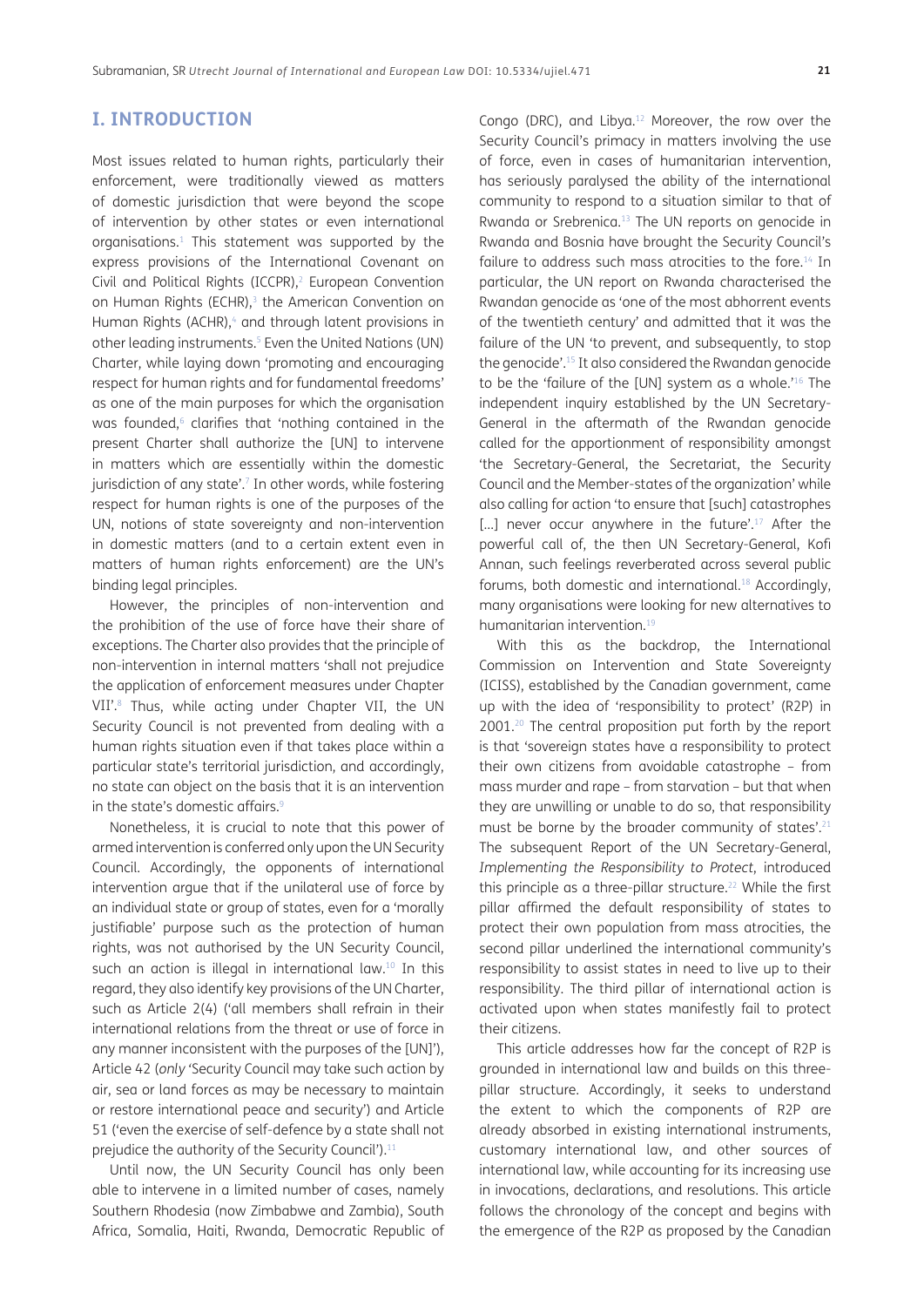Commission and as developed through the UN Highlevel Panel Report on Threats, Challenges and Change,<sup>23</sup> Report of the Secretary-General<sup>24</sup> and the World Summit Outcome Document.<sup>25</sup> This is followed by an analysis of the existing provisions of major international instruments concerning R2P, such as the Genocide Convention, Geneva Conventions, Rome Statute and the Constitutive Act of the African Union, as interpreted by the International Court of Justice (ICJ) in its leading opinions. The next section investigates the underpinnings of the concept in customary international law, along with other subsidiary sources of international law. Finally, as part of the conclusion, the study evaluates the scope and limitations of the concept of R2P under international law.

# **II. EMERGENCE OF THE 'RESPONSIBILITY TO PROTECT' II.A. THE PROPOSAL OF THE ICISS**

Referring to the interventions in Somalia, Bosnia, and Kosovo, as well as the failed one in Rwanda, ICISS elucidated the various problems in the existing model of 'intervention'. It recognised the public perception that the interventions that took place up until now can be characterised as either 'not intervening enough' or 'it is intervening too often'.<sup>26</sup> It has also noted that 'questions about the legality, process and the possible misuse of precedent loom larger['27](#page-13-22) as interventions are often viewed as the '[manipulation] of the rhetoric of humanitarianism and human rights [by the 'big powers'].<sup>[28](#page-13-23)</sup>

ICISS also observed that the current debate on intervention, in light of its focus on the right of the intervening state, pays more 'attention to the claims, rights and prerogatives of the potentially intervening states much more so than to the urgent needs of the potential beneficiaries of the action'[.29](#page-13-24) The debate is also 'not adequately tak[ing] into account the need for either prior preventive effort or subsequent follow-up assistance.['30](#page-13-25) Moreover, the very use of the term 'intervention' 'trumps sovereignty with intervention at the outset of debate: it loads the dice in favour of intervention before the argument has even begun, by tending to label and delegitimize dissent as anti-humanitarian.['31](#page-13-26) Likewise, ICISS was also conscious of the 'very strong opposition expressed by the humanitarian agencies, humanitarian organizations and humanitarian workers towards [the use of] of the word 'humanitarian'.<sup>32</sup> In addition, there were similar difficulties regarding the use of the word 'intervention' as the expression not only includes military action but also certain other 'non-consensual' acts such as the 'delivery of emergency relief assistance' to the disadvantaged sections of the population.<sup>33</sup>

Canvassing further, ICISS expressed its keenness of the new concept in keeping with the changing notions of sovereignty, human rights, and security. The traditional notion of sovereignty is that it is primarily supposed to

reside in the state as nation-states are the only members of the international community. While this interpretation helped the state 'to make authoritative decisions regarding the people and resources within the territory of the state',<sup>34</sup> it was also misused by some national authorities to perpetrate 'crimes or atrocities' against its own population.[35](#page-13-30) In other words, this restrictive concept of sovereignty was used as a shield to conceal any grave crimes that were committed by national authorities. However, ICISS rightly argued that under the new concept of 'responsibility to protect', sovereignty should be viewed as responsibility 'in both internal function and external duties'.<sup>36</sup>

In the sphere of human rights, 'what has been gradually emerging is a parallel transition from a culture of sovereign impunity to a culture of national and international accountability'.[37](#page-13-32) For this purpose, ICISS cited the principle of universal jurisdiction as embodied in the Geneva Conventions and the Rome Statute of the International Criminal Court (ICC) under which persons accused of serious crimes could be tried by any state.<sup>[38](#page-13-33)</sup> Relying upon the principle of complementarity in the ICC Statute, ICISS also argued that such a provision of universal jurisdiction has not replaced national laws on human rights enforcement, which continued to play a greater role in the promotion and protection of human rights.<sup>39</sup> Similarly, the traditional notion of security merely referred to national security or territorial integrity rather than the broader idea of human security encompassing 'security of *people* against threats to life, health, livelihood, personal safety and human dignity'.<sup>40</sup>

Accordingly, ICISS forged a novel approach based on the notion of human protection and believed that it should be appropriately referred to as the 'responsibility to protect'. The fundamental thesis of the report is that sovereignty should be viewed as a responsibility, and it implied the following three ideas: 'First[ly], it implies that the state authorities are responsible for the functions of protecting the safety and lives of citizens and promotion of their welfare. Secondly, it suggests that the national political authorities are responsible to the citizens internally and to the international community through the UN. And thirdly, it means that the agents of state are responsible for their actions; that is to say, they are accountable for their acts of commission and omission.'[41](#page-13-36)

While expanding on this, the report noted that:

While the state whose people are directly affected has the default responsibility to protect, a residual responsibility also lies with the broader community of states. This fallback responsibility is activated when a particular state is clearly either unwilling or unable to fulfil its responsibility to protect or is itself the actual perpetrator of crimes or atrocities; or where people living outside a particular state are directly threatened by actions taking place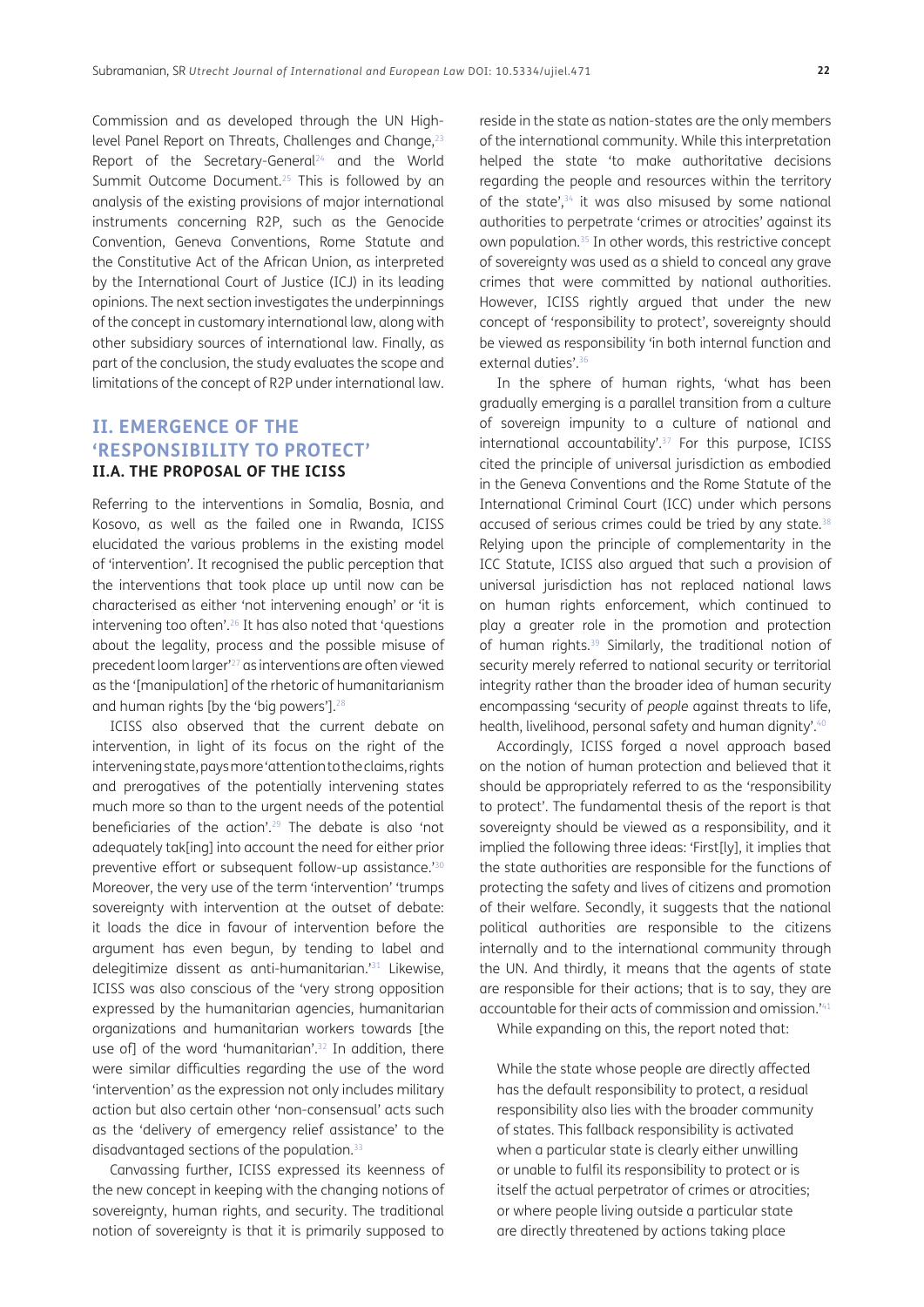there. This responsibility also requires that in some circumstances action must be taken by the broader community of states to support populations that are in jeopardy or under serious threat.[42](#page-13-37)

Moreover, the concept has been conceived to include not only the 'responsibility to react to an actual or apprehended human catastrophe', but 'the responsibility to prevent it and the responsibility to rebuild after the event'[.43](#page-13-38)

According to ICISS, the application of the R2P entails measures ranging from political, economic, and military sanctions to military action in extreme and extraordinary circumstances. However, the report proposed that military intervention should be a measure of last resort and should be considered only when there is a 'large scale loss of life, actual or apprehended, with genocidal intent or not, which is the product either of deliberate state action or state neglect or inability to act or a failed state situation or large scale "ethnic cleansing" actual or apprehended, whether carried out by killing, forced expulsion, acts of terror or rape.<sup>144</sup> In this light, ICISS not only referred to the context of genocide, crimes against humanity, ethnic cleansing and large-scale killing but also sought to apply military intervention in cases of 'overwhelming natural or environmental catastrophes, where the state concerned is either unwilling or unable to cope up or call for assistance and significant loss of life is occurring or threatened'.

Even though many would agree with ICISS's report, particularly regarding the need for new parameters of intervention to be developed, the proposal for the use of force in pursuit of R2P without being authorised by the UN Security Council turned out to be very controversial. Thus, it is pertinent to remember that the report, although conferring primacy upon the UN Security Council in the matter of the use of force, as it is legally empowered to deal with international peace and security, indicated that if there were a logjam in the Security Council's decisionmaking process, collective action could also be taken by the UN General Assembly, based on the "Uniting for Peace" resolution, by the concerned regional organisations, or by any coalition of states or *even individual states*. [45](#page-13-40) Even though such a power is dependent upon the fulfilment of five criteria of legitimacy, it failed to clear the air regarding suspicions voiced by those opposed[.46](#page-13-41)

#### **II.B. UN HIGH-LEVEL PANEL REPORT**

In 2003, the UN Secretary-General made an announcement of his intention to convene a high-level panel of experts to provide a new assessment of the security challenges faced by the international community and to suggest changes to address those challenges, including on the appropriate use of force. $47$  The panel comprised sixteen eminent independent individuals who

did not hold any position in their respective national governments[.48](#page-14-1) The panel, as part of its work, explicitly recognised the concept of the R2P as an 'emerging norm'.[49](#page-14-2) Consequently, the panel report became the first official document under the aegis of the UN to expressly endorse the concept of the R2P. The panel referred to the concept on a number of occasions and attempted to incorporate its main components.

Setting the tone for the official acceptance of the R2P, the report remarked that sovereignty should be not only viewed as a privilege but as a responsibility. It observed that 'states not only benefit from the privileges of sovereignty but also accept its responsibilities.' 'Whatever perceptions may have prevailed when the Westphalian system first gave rise to the notion of state sovereignty, today it clearly carries with it the obligation of a state to protect the welfare of its own peoples and meets its obligations to the wider international community'.<sup>[50](#page-14-3)</sup> Further, it stated that if states fail to protect populations from 'gross human rights abuses and genocide', that responsibility should be shared between the international community and international organisations[.51](#page-14-4) In addition, it suggested that the responsibility shall apply to protect people from all man-made catastrophes, including 'mass murder and rape, ethnic cleansing by forcible expulsion and terror, and deliberate starvation and exposure to disease'[.52](#page-14-5) Furthermore, when asked about the use of force to offer such protection, the panel opined that it should be the measure of last resort.<sup>53</sup>

However, it seems that the panel created some ambiguity regarding the 'use of force' by the international community without UN Security Council authorisation. This confusion is caused by two conflicting statements in the report. The panel recommended that 'there is a collective international responsibility to protect, *exercisable by the Security Council* authorising military intervention as a last resort, in the event of genocide and other large-scale killing, ethnic cleansing or serious violations of international humanitarian law which sovereign governments have proved powerless or unwilling to prevent'[.54](#page-14-7) But, it also observed: 'there is a growing acceptance that while sovereign governments have the primary responsibility to protect their own citizens from such catastrophes, when they are unable or unwilling to do so that responsibility should be taken up by the *wider international community'*. [55](#page-14-8) Therefore, it is not clear if, in such cases, the 'wider international community' can initiate action only through the UN Security Council or whether it can initiate action involving the use of force on its own. In its reference to external threats, the report remarked: '*the task is not to find alternatives to the Security Council as a source of authority but to make it work better than it has'*. [56](#page-14-9) Thus, it can be reasoned that the report in its entirety does not intend to dilute the authority of the UN Security Council when implementing the R2P.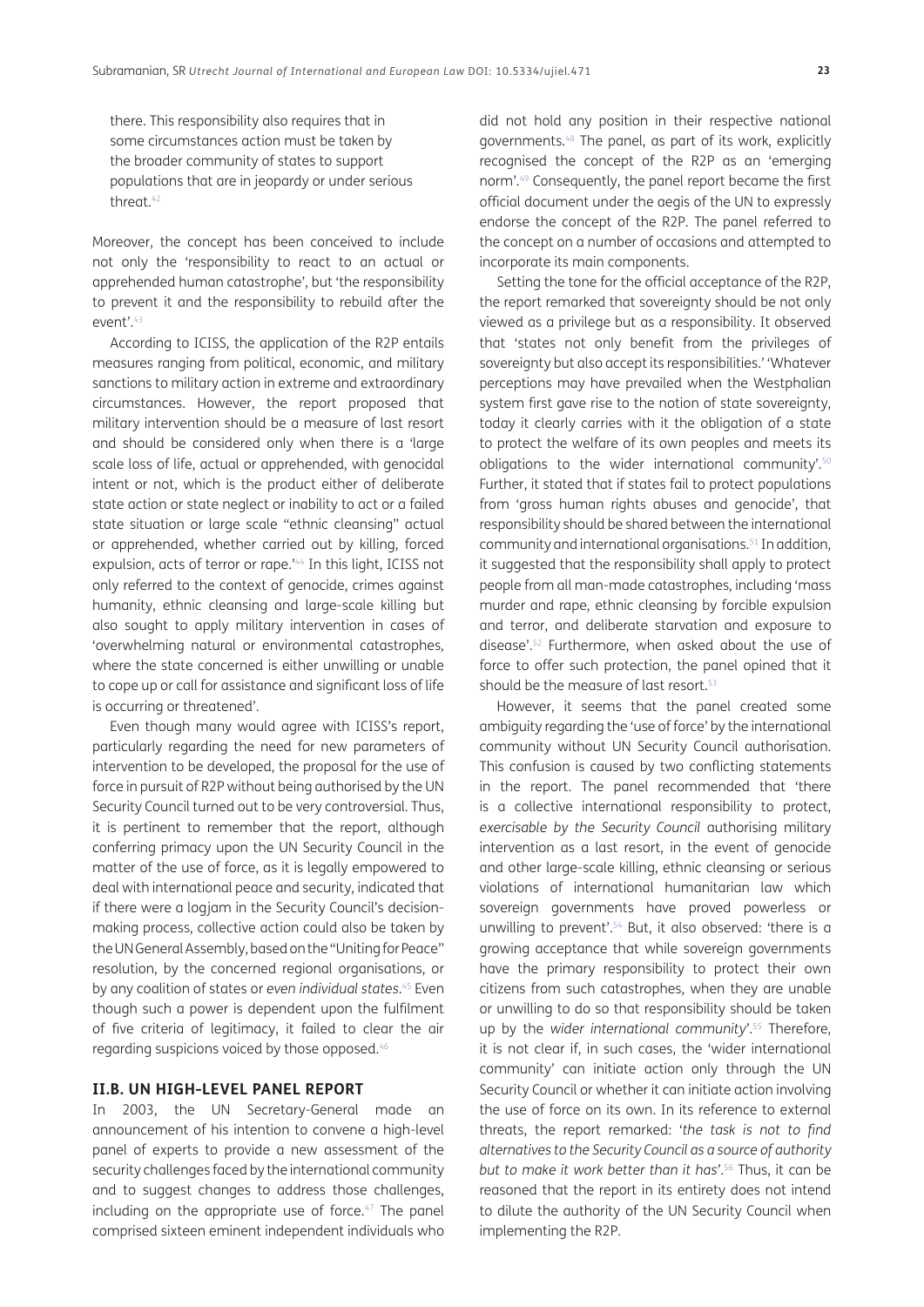# **II.C. REPORT OF THE UN SECRETARY-GENERAL**

In his report to the General Assembly, widely known as '*In Larger Freedom'*, which was a follow-up to the Millennium Summit, the Secretary-General referred to the reports of the Canadian Commission and the subsequent High-level Panel and accorded express recognition to the concept of R2P.[57](#page-14-10) He described R2P as an emerging norm of collective responsibility to protect and acknowledged its growing popularity. He explicitly supported the principle and called upon the heads of state and governments to accept it and act upon it whenever necessary. However, his outline of the principle shows this understanding to be vastly different from the proposal of the Canadian Commission. In particular, he did not visualise the possibility of any other body, state or group of states using force without the authorisation of the UN Security Council. In fact, his idea of R2P is that the use of force should only be resorted to in accordance with the provisions of the UN Charter. Another notable departure in the Secretary-General's report is that R2P was merely confined to be used in case of serious international crimes even though the foundational report also included several other conscience-shocking situations warranting the use of force.

#### **II.D. WORLD SUMMIT OUTCOME DOCUMENT**

However, when the UN General Assembly convened at the World Summit in 2005, R2P became a subject of debate amongst all of the members of the international community. During the summit, world leaders expressed their divergent views on the implications of the R2P. But, due to the accommodative language used, the Outcome Document<sup>58</sup> was unanimously adopted, paving the way for the successful recognition of the concept of R2P. The world leaders agreed that '[e]ach individual State has the responsibility to protect its populations' from serious crimes and that in case of failure they will take due collective action through the UN Security Council in accordance with the Charter and international law[.59](#page-14-12) Thus, due to its endorsement by the UN General Assembly, R2P emerged as a concept in international politics despite the differing viewpoints with respect to its meaning and content, making it a contentious issue.<sup>60</sup>

The endorsement by the General Assembly has merely acted as the basis for R2P's continued evolution. It was followed by the creation of the Office of Special Adviser on the Responsibility to Protect in 2008, which is considered the single most important event in the further conceptual evolution of R2P[.61](#page-14-14) The Special Adviser was mandated to build better consensus and contribute to the conceptual development of R2P. With the assistance of the Special Adviser, the Secretary-General has, to date, submitted eleven annual reports on the various aspects of R2P implementation.<sup>62</sup> Moreover, the Security Council also invoked and reaffirmed<sup>63</sup> the concept in a number of resolutions, including those passed under Chapter VII

of the Charter. However, questions as to whether these developments have any legal significance in the process of norm consolidation and whether they add to the legal strength of R2P continue to exist. These are addressed in the upcoming section III.B, as part of the analysis of these measures in view of the requirements of customary international law.

# **III. R2P IN SOURCES OF INTERNATIONAL LAW**

This section will attempt to examine to what extent the concept of the R2P is ingrained in existing international instruments as well as embodied in the prevailing customary rules of international law. For this purpose, the paper will take the sources of international law as outlined in Article 38 of the Statute of the ICJ as a tool for its analysis.<sup>64</sup>

# **III.A. TREATY FOUNDATIONS OF THE R2P**

As already outlined, the concept of R2P found its origin in the Report of the Canadian Commission and thus, it is natural that it had not been expressly referred to in any of the earlier treaties or conventions. However, it is clear that the elements of the concept of R2P are discernible from some of the existing Conventions and treaties. Most notable among them is the 1948 Genocide Convention.<sup>[65](#page-14-18)</sup>

#### III.A.1. R2P and Genocide Convention

According to the World Summit Outcome Document, genocide is one of the four serious crimes for which R2P can be invoked[.66](#page-14-19) Article I of the Genocide Convention provides that genocide, whether committed in time of peace or war, is a crime under international law. It requires the state parties not only to criminalize and punish the crime of genocide but also to prevent it. The Convention stipulates that persons committing genocide, conspiring to, inciting, attempting or are complicit in this crime shall be punished, regardless of whether they are constitutionally responsible rulers, public officials or private individuals.<sup>67</sup> These provisions, in so far as the prevention and punishment of the crime of genocide are concerned, reflect of the first pillar of R2P, under which the primary responsibility rests with the national government and its officials.

Also, the ICJ, while interpreting the Genocide Convention in the case of *Bosnia and Herzegovina v Serbia and Montenegro*, [68](#page-14-21) reiterated the above propositions. On the scope of the duty to 'prevent' genocide, the Court observed that:

The obligation on each contracting State to prevent genocide is both normative and compelling. It is not merged in the duty to punish, nor can it be regarded as simply a component of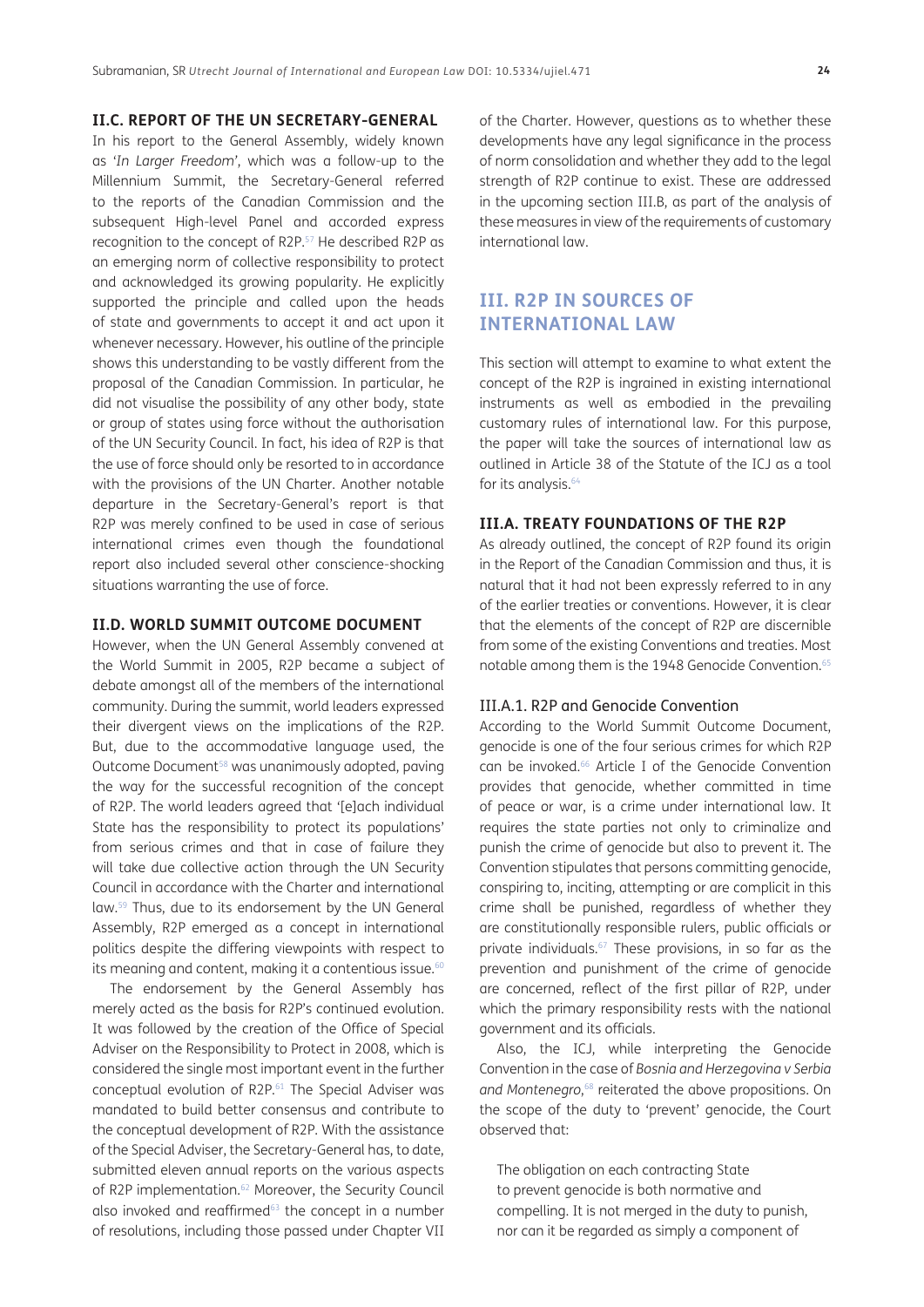that duty. It has its own scope, which extends beyond the particular case envisaged in Article VIII, namely reference to the competent organs of the [UN], for them to take such action as they deem appropriate.<sup>69</sup>

Moreover, the Court denied the apparent contradiction in the language of the Convention regarding the responsibility of individuals and held that not only individuals but even state parties will be liable under the Genocide Convention. The Court has observed that:

[T]he contracting parties are bound by the obligation under the Convention not to commit, through their organs or persons or groups whose conduct is attributable to them, genocide and other acts enumerated in Article III. Thus, if an organ of the State or a person or group whose acts are legally attributable to the State, commits any of the acts proscribed by Article III of the Convention, the international responsibility of that State is incurred.<sup>[70](#page-14-23)</sup>

Against this backdrop, the crucial question to be considered regarding the implementation of the above provisions is that of the legal consequences stemming from a breach of the duty to prevent or punish genocide by the state parties. In such cases, the Convention provides for an option to resort to the '[ICJ] at the request of any of the parties to the dispute'.[71](#page-14-24) However, this option faces a roadblock as the Statute of the ICJ mandates that 'only States may be parties in cases before the court'[.72](#page-14-25) It becomes clear that even though both individuals and states are liable under the Convention, only states can bring issues before the court. This problem can be overcome by invoking the jurisdiction of the ICC, either by reference of state parties or by the Security Council acting under Chapter VII of the UN Charter.<sup>73</sup>

Moreover, the Court also made other observations which were reflective of the second pillar of the R2P. The World Court observed that 'the obligation to prevent the commission of the crime of genocide is imposed by the Genocide Convention *on any state party* which, in a given situation, has in its power to contribute to restraining in any degree the commission of genocide'[.74](#page-14-27) It is significant to note that the concept of R2P draws the greatest support from the above observation of the Court. Going further, the Court clarified that such an obligation 'is one of conduct and not one of result, in the sense that a state cannot be under an obligation to succeed, whatever the circumstances in preventing the commission of genocide: the obligation of States parties is rather to employ all means reasonably available to them, so as to prevent genocide so far as possible'[.75](#page-14-28) In other words, a state will not be guilty of genocide if it fails to prevent genocide in any part of the globe. However, a state will be criminally liable if it has 'manifestly failed to take all measures to prevent genocide which were within its power, and which might have contributed to preventing the genocide.'

Further, the Court also set out various considerations which must be kept in mind when determining if a state has really discharged its obligation to prevent genocide within the particular context and circumstances. According to the Court, the first and foremost consideration in this regard is the 'capacity to effectively influence the action of persons likely to commit, or already committing genocide'[.76](#page-14-29) For this purpose, a state will be in a position of influence only if it has geographical proximity to the scene of the events and has strong political and/or other connections with the state committing genocide.77 Moreover, 'the state's capacity to influence must also be assessed by legal criteria, since it is clear that every state may only act within the limits permitted by international law'.78 The Court also stated that 'it is irrelevant whether the state whose responsibility in issue claims or even proves that, even if it [had] employed all means reasonably at its disposal they would not have sufficed to prevent the commission of genocide.'79 The Court reasoned that even if every state contributed to prevention in limited measures, it should not be difficult to achieve the result.<sup>80</sup> However, on the question of attaching responsibility, the Court ruled that 'a state can be held responsible for breaching the obligation to prevent genocide only if genocide was actually committed'.<sup>81</sup>

The Court also ruled that under the obligation to prevent genocide states will not be allowed to hide behind the excuse that the matter is under consideration of the organs of the UN. It remarked that the obligation to prevent genocide 'has its own scope which extends beyond the particular case envisaged in Article VIII, namely, reference to the competent organs of the [UN]'.<sup>82</sup> It is clarified that 'even if and when these organs have been called upon, this does not mean that the States parties to the Convention are relieved of the obligation to take such action as they can to prevent genocide from occurring, while respecting the [UN] Charter and any decisions that may have been taken by its competent organs.'83 It is submitted that this distinct character of the obligation to prevent genocide, running parallel to the obligations under the Charter, symbolizes the third pillar of R2P. However, as the Court only allowed states use of those means 'permitted by international law', it meant that states cannot use force as a means to prevent genocide if it is not authorized by the UN Security Council.

However, if we compare the judgment with the scope of the entire concept of R2P (as proposed by the Commission), the following limitations are discernible. While the concept of R2P sought to protect the population of the entire international community, the Court's interpretation of the Genocide Convention is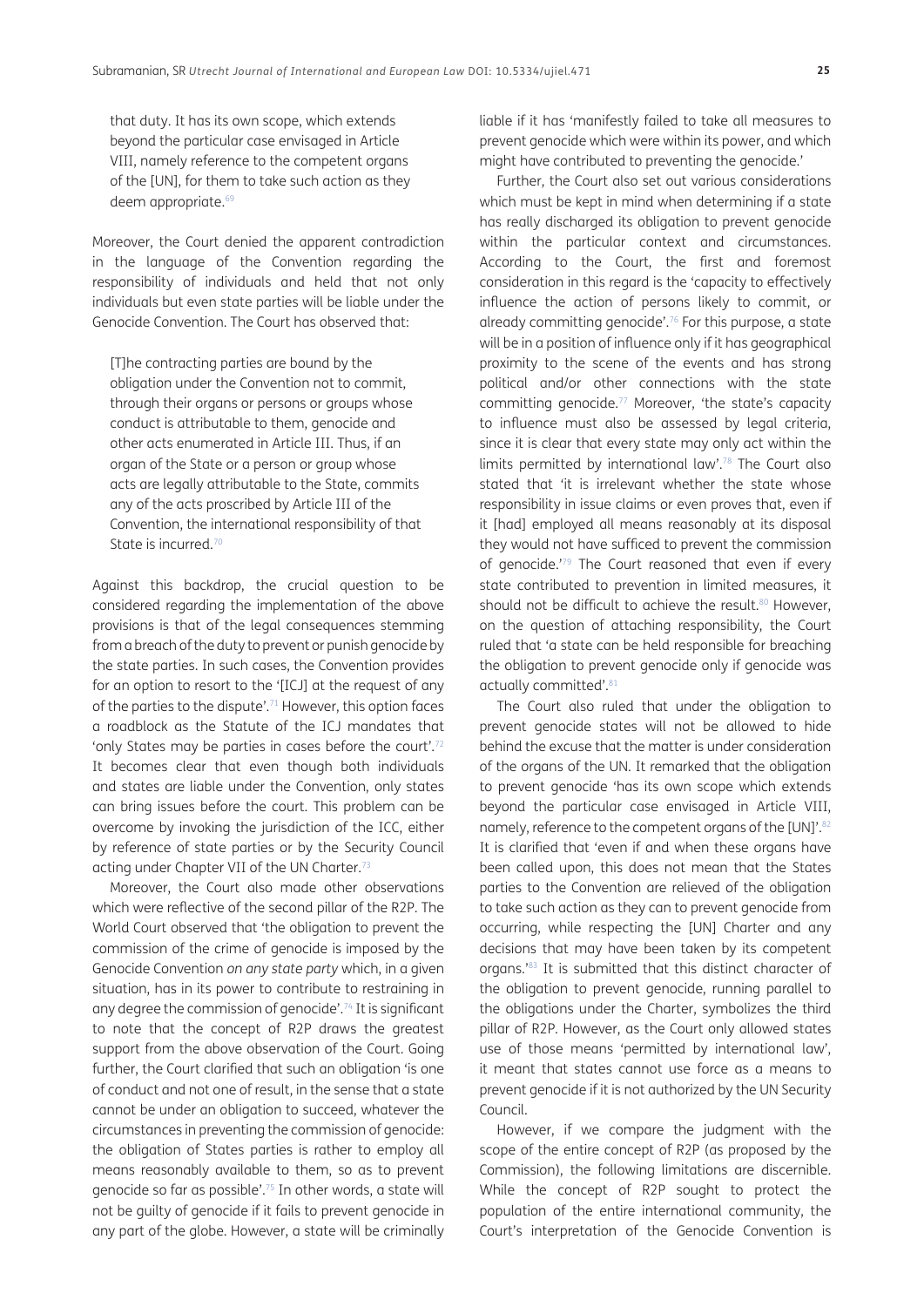confined to the 152 states party to the Convention.<sup>84</sup> On the other hand, in terms of membership, the UN's international community is composed of 193 members.<sup>85</sup> It is pertinent to remember that the obligation to prevent genocide is an obligation stemming from the treaty and it is only applicable to states party to the Genocide Convention. However, if we consider the opinion provided by the ICJ in the case of *Reservations to the Convention on Genocide* that 'the principles underlying the Convention are principles which are recognized by civilized nations as binding on states even without any conventional obligation', $86$  then it becomes clear that the duty to prevent genocide is also binding on non-states parties to the Convention.87 Secondly, under R2P even international and regional organizations have the responsibility to protect when compared to the state and individual responsibilities based on the Genocide Convention. Thus, in the final analysis, it can be reasoned that although certain elements of the Genocide Convention are incorporated into the R2P concept, the scope of R2P is much broader and more comprehensive.

#### III.A.2. R2P and Geneva Conventions

Similar to the connection between the Genocide Convention and R2P, some common ground between the concept of R2P and the Geneva Conventions<sup>88</sup> can be found, as both attempt to reduce human suffering stemming from mass atrocities.<sup>89</sup> While international humanitarian law regulates the conduct of armed conflict for humanitarian purposes, R2P addresses protection of the population 'suffering serious harm, as a result of internal war, insurgency, repression, or state failure $190 - 1$ and thus deals with the protection of civilians— offering a sort of legal basis for the origin and development of the concept of R2P.

Common Article I of the four Geneva Conventions declares that 'the High Contracting Parties undertake to respect and to ensure respect for the present Convention in all circumstances'. This two-fold obligation of both 'to respect' and 'to ensure respect' can be considered synonymous with the R2P formulation of primary responsibility and international responsibility.<sup>91</sup> It is argued that though there is some divergence of legal opinion on the meaning of these expressions, relying on the customary and the universal character of these norms, Common Article 1 of the Geneva Conventions embodies the obligations of third states in protectioning civilians.

Moreover, several important principles of customary international law also support the strong connection between R2P and the Geneva Conventions. The principle of elementary considerations of humanity is one of the chief examples of the customary rules of international law reiterating the universal character of humanitarian norms[.92](#page-14-30) The principle found its origin in the jurisprudence of the ICJ in the case of the *Corfu Channel<sup>93</sup>* and

subsequently developed through the decisions in the *Nicaragua* case94 and the *Advisory Opinion on the Legality of Threat or Use of Nuclear Weapons*. 95 In the *Corfu Channel* case – though Albania was not a party to the Hague Convention of 1907 which obligated notification of a minefield's presence – the Court held that Albania was accountable for violations based on the customary origin of these rules. The Court noted that:

The obligations incumbent upon the Albanian authorities consisted in notifying, for the benefit of shipping in general, the existence of a minefield in Albanian territorial waters and in warning the approaching British warships of the imminent danger to which the minefield exposed them. Such obligations are based, not on the Hague Convention of 1907, No. VIII, which is applicable in time of war, but on certain general and wellrecognized principles, namely: elementary considerations of humanity, even more exacting in peace than in war; the principle of the freedom of maritime communication; and every State's obligation not to allow knowingly its territory to be used for acts contrary to the rights of other States.<sup>96</sup>

In the '*Military and Paramilitary Activities in and Against Nicaragua*' decided by the ICJ, this principle was affirmed as 'fundamental general principles of humanitarian law'.97 Despite the reservation of the United States (US) regarding the provisions of the Geneva Conventions of 1949, the Court held the US accountable as it held that '[the US] may be judged according to the fundamental general principles of humanitarian law'.98 The Court also remarked that the judicial formulation of the 'fundamental general principles of humanitarian law' is nothing but a reflection of the 'elementary considerations of humanity' referred to by the Court in the *Corfu Channel*  $C$ ase $99$ 

Again, in the case of '*Legality of Threat or Use of Nuclear Weapons*', the Court opined that 'a great many rules of humanitarian law applicable in armed conflict are so fundamental to the respect of the human person and elementary considerations of humanity' which are 'to be observed by all states whether they have ratified the conventions that contain them, because they constitute intransgressible principles of international customary law'.[100](#page-15-1) It further added that 'the extensive codification of humanitarian law and the extent of the accession to the rest of the treaties, as well as the fact that the denunciation clauses that existed in the codification instruments have never been used, have provided the international community with a *corpus* of treaty rules the great majority of which had already become customary and which reflected the most universally recognized humanitarian principles'[.101](#page-15-2)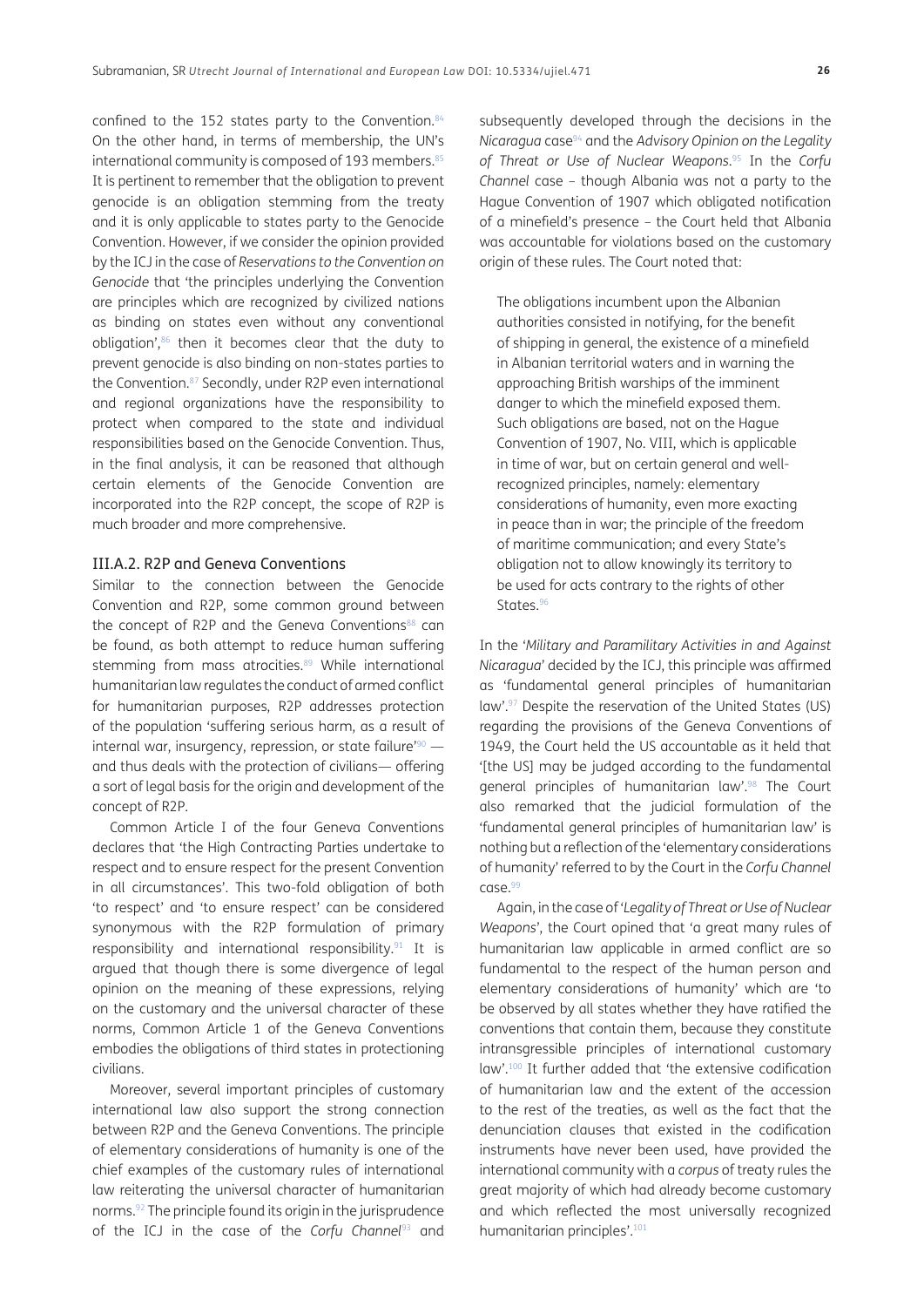Finally, the Court establishes, in the above reasoning, that parties to the armed conflict, irrespective of whether it is classified as an international or non-international armed conflict, bear the 'primary responsibility' to ensure that civilians are protected. It can be argued that this obligation is similar to the responsibilities of R2Ps first pillar which mandates that the 'state authorities are responsible for the functions of protecting the safety and lives of citizens'. However, it may be noted that the crux of R2P lies in its second and third pillars, which refer to the situation in which a failure of the primary obligation of the state concerned occurs. In such a case, the question that arises is whether it is obligatory on the part of other states or the members of the international community to decide to collectively intervene, when there is a clear case of 'failure or unwillingness' on the part of a state to apply the rules of humanitarian considerations. Then, the opinion of the ICJ in the case of '*Construction of a Wall in the Occupied Palestinian Territory'*[102](#page-15-3) becomes relevant.

In that case, the Court observed that in view of the language of Common Article 1 of the Geneva Conventions, it is clear that 'every state party to that Convention, whether or not it is a party to a specific conflict, is under an obligation *to ensure* that the requirements of the instruments in question are complied with.<sup>'103</sup> In fact, the Court advised 'all the States party to the Geneva Convention relative to the Protection of Civilian Persons in Time of War of 12 August 1949 are under an obligation, while respecting the [UN] Charter and international law, to ensure compliance by Israel with international humanitarian law as embodied in that Convention'.<sup>104</sup> Though the Court addressed only the states party to the Geneva Convention, there is a legal possibility that some third states (who are not party to the convention) may utilize the above interpretation and invoke the right to intervene in appropriate circumstances.

#### III.A.3. Other instruments

Besides the two Conventions examined above, which contain crucial elements of R2P, the conceptual underpinnings of R2P can also be traced to other international and regional instruments, such as the Rome Statute of the ICC [105](#page-15-6) and the Constitutive Act of the African Union[.106](#page-15-7) In fact, there are a number of commonalities between the ICC system and the concept of R2P. They share the common goals of ending mass atrocities and protecting of the world's population from international crimes. Their scope extends to almost identical mass atrocities: genocide, crimes against humanity, and war crimes[.107](#page-15-8) Moreover, the decision to narrow the scope of R2P only to mass atrocity crimes, compared to the broader scope of humanitarian intervention in general, further strengthened ICC's connections to R2P and its potential to contribute to R2P's implementation[.108](#page-15-9) In fact, back in 2009, the then UN Secretary-General, Ban Kimoon recognized this and stated that 'the International Criminal Court and the United Nation-assisted tribunals have added an essential tool for implementing the responsibility to protect, one that is already reinforcing efforts at dissuasion and deterrence.'[109](#page-15-10)

The ICC's framework was considered to be similar to R2P's three pillars.<sup>110</sup> While the ICC's principle of complementarity proclaims that the Court 'shall be complementary to the national criminal jurisdictions,'[111](#page-15-12) is similar to R2P's principle of international responsibility complementing the primary responsibility of the national governments, the possibility of a UN Security Council referral to the ICC is reminiscent of the third pillar of R2P.<sup>112</sup> It is for such reasons that the ICC is not only seen as 'a tool in the R2P toolbox',<sup>113</sup> but also as a means to implement R2P.<sup>114</sup>

Similarly, the provisions of the Constitutive Act of the African Union (2000) may also be cited as an example of the incorporation of certain crucial elements of the R2P concept. The Constitutive Act, through Article 4, expressly acknowledged the 'right of the Union to intervene in a Member-state pursuant to the decision of the Assembly in respect of grave circumstances, namely, war crimes, genocide and crimes against humanity' as well as 'the right of the member-states to request intervention from the Union in order to restore peace and security'.[115](#page-15-16) This provision, better known as the principle of non-indifference, forms a major deviation from the principle of non-intervention usually adopted in such instruments and allows member-states to scrutinize each other's compliance with the obligations arising from this instrument.<sup>116</sup> It is also a remarkable illustration of how an important dimension of R2P has been incorporated in the framework of a regional organization. However, it is interesting to note that the practice of the right of intervention by the African Union as set out in the right explained above points towards a different scenario, especially in view of the apparent conflict this provision has with the Act's other provisions affirming the prohibition of the use of force and the nonintervention in internal affairs.<sup>117</sup> Yet, in the context of R2P, it is submitted that the above provision's normative value cannot be underestimated.

#### **III.B. CUSTOMARY DEVELOPMENT OF R2P**

Given the fact that the concept of R2P came into being in 2001 in the form of a report of the Commission constituted by the Canadian government, one may inquire whether R2P had attained the status of a principle of customary international law within such short time span.<sup>[118](#page-15-19)</sup> Considering its endorsement through the Report of the High Level Panel of Experts, the Report of the Secretary General, the UN General Assembly Resolutions, and the subsequent references by a great number of Security Council Resolutions including those under Chapter VII, the question regarding the customary nature of the R2P concept will be addressed below. Within this context,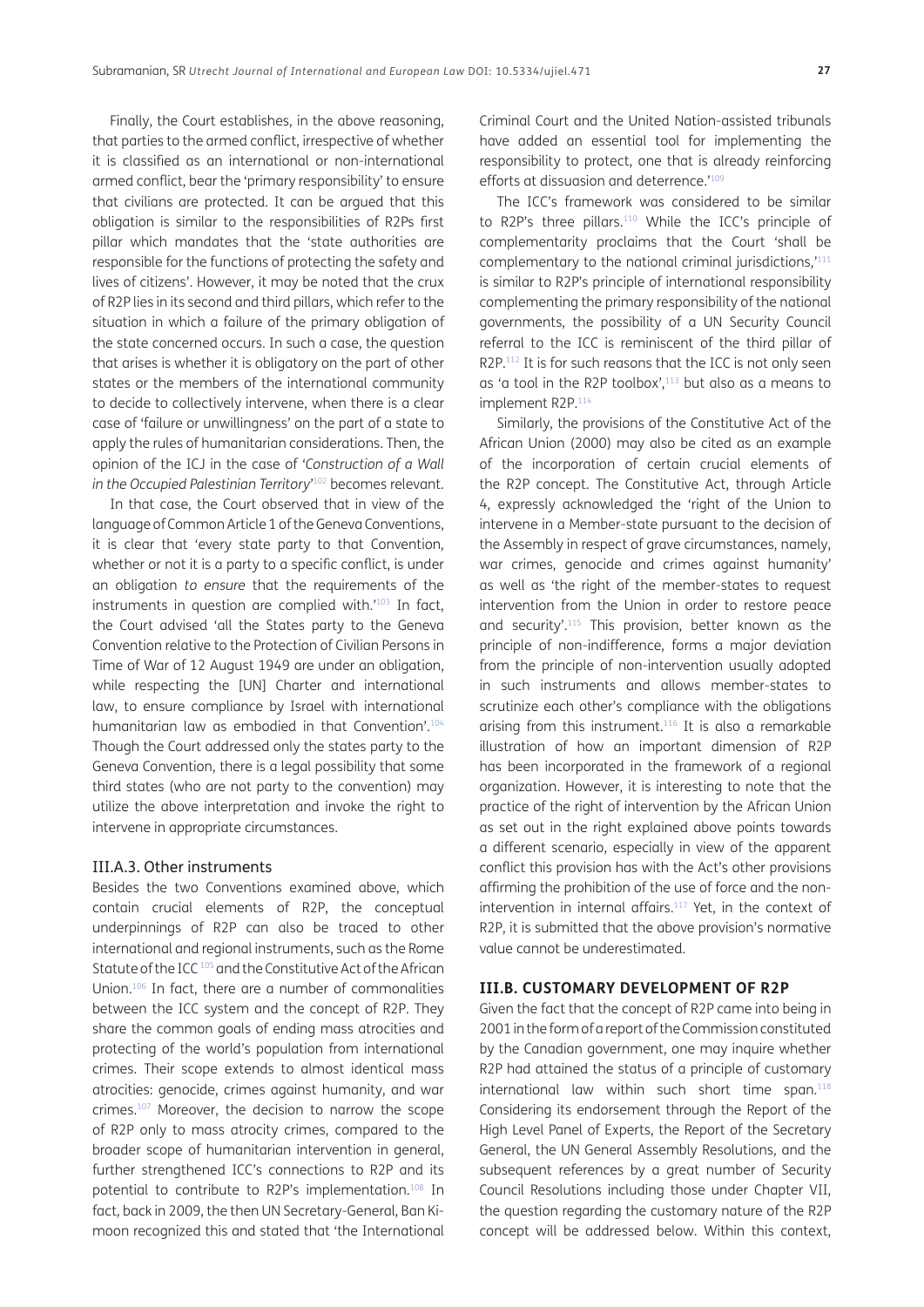the current section will analyze the above sources to understand the customary development of R2P.

#### III.B.1. R2P and the Legal Status of the World Summit Outcome Document (2005)

As already discussed, the World Summit Outcome Document, unanimously adopted by the UN General Assembly through a resolution, expressly incorporated the concept of R2P in paragraphs 138 and 139. However, in view of the provisions of Chapter IV of the UN Charter, the General Assembly only has the power to make *recommendations,* either to the members of the UN or to the Security Council or to both.<sup>119</sup> Although the General Assembly is popularly referred to as the legislative body of the UN, its resolutions do not have the status of the sources of international law in terms of article 38 of the ICJ Statute. Moreover, there is considerable divergence in the academic debate as to whether Assembly resolutions can be considered to be similar to treaty or customary international law, or as general principle of law recognized by civilized nations[.120](#page-15-21) Some publicists contend that in practice, $121$  none of the blocs in the international community, such as the developing countries, Western nations, or former Soviet countries goes so far as to attach binding effect to *all* the resolutions of the UN General Assembly[.122](#page-15-23) However, that does not mean that the resolutions are void of any legal effect. Thus, it can be safely concluded that though UN General Assembly resolutions are not binding, they have some legal value.

It may also be observed that not all Assembly resolutions can be put in one class. While some resolutions may declare the existing custom, others may instigate a 'departure from established practice'[.123](#page-15-24) It is stated that 'resolutions embodying declarations of customary international law will be more readily accepted and adhered to than those whose merit lies in their revolutionary character'[.124](#page-15-25) Keeping these considerations in mind while evaluating the resolution adopting the World Summit Outcome Document, it is clear that the incorporation of the concept of R2P into the UN system faces at least two Charter-based roadblocks: one is the principle of non-intervention in domestic matters as outlined in article 2(7), and the other is the general prohibition of the use of force as referred to in article 2(4). Moreover, it is significant to note that the ICJ held that prohibition of the use of force is of *jus cogens* nature in *Nicaragua v United States*. [125](#page-15-26) Furthermore, it is worth pointing out that the very reason for the formulation of the concept of R2P is the failure of the UN Security Council to come up with timely and effective solutions to end mass atrocities<sup>126</sup> and the remaining need to create a 'new approach' in place of the existing 'humanitarian intervention'[.127](#page-15-28) Consequently, it may be noted that the degree of legal commitment required for R2P to have binding effect must be of a higher order, as the concept

is a radical 'departure from the established practice' of state sovereignty and use of force.

Also, it is well-established that an international custom, usage or practice must meet at least two requirements:[128](#page-15-29) a) it must have a constant and uniform practice, and b) it must fulfill the psychological element that it is binding in law, popularly known as the *opinio juris sive necessitatis*. [129](#page-15-30) It is said that the elements of practice and *opinio juris* need not be of the same standard in all cases and it may vary depending on the circumstances[.130](#page-15-31) For this purpose, evidence is usually derived from a number of sources, including treaty provisions, decisions of international or national forums, domestic legislations, diplomatic practices or practices of international organizations.<sup>[131](#page-15-32)</sup> However, even a cursory examination of the statements and discussions of the member states with regard to R2P point out that the states' practices are not uniform.<sup>132</sup> Moreover, as acceptance of R2P implies a paradigm shift in the current understanding on state sovereignty, it is submitted that the *opinio juris* required to create a binding obligation should be of a higher 'quantity and intensity'.<sup>133</sup>

Furthermore, one other problem encountered in the recognition of UN General Assembly resolutions is that they 'must relate to a specific claim or dispute', if they are to be considered to create general principles.<sup>134</sup> However, as the nature of the World Summit Outcome Document is very general or at best 'aspirational,<sup>'135</sup> and as it is not pertaining to a specific claim or dispute, it is doubtful whether it would fall within the category of a resolution declaring general principles.

#### III.B.2. R2P and the Legal Status of the UN Security Council Resolutions

Since the concept of R2P was initially endorsed by the UN General Assembly, the UN Security Council frequently referred to it in various resolutions[.136](#page-16-0) According to one estimate, the concept has been referred to, either directly or indirectly, in as many as 91 resolutions adopted by the UN Security Council.<sup>137</sup> This begs the question of whether such Security Council decisions and actions on R2P have contributed to the consolidation of customary international law to strengthen state practices or *opinio juris*. [138](#page-16-2) However, an analysis of such resolutions dealing with R2P shows that most of the resolutions merely mention R2P rather than substantively apply it.

For instance, paragraph 4 of Resolution 1674 (2006) about protection of civilians in armed conflict merely 'reaffirms' 'the provisions of paragraphs 138 and 139 of the World Summit Outcome Document regarding the responsibility to protect populations from genocide, war crimes, ethnic cleansing, and crimes against humanity'.[139](#page-16-3) Similarly, Resolution 1706 (2006) on the situation in Sudan, referred to the previous Resolution 1674 (2006) and cited the provisions of the World Summit Outcome Document[.140](#page-16-4) In fact, a few subsequent resolutions on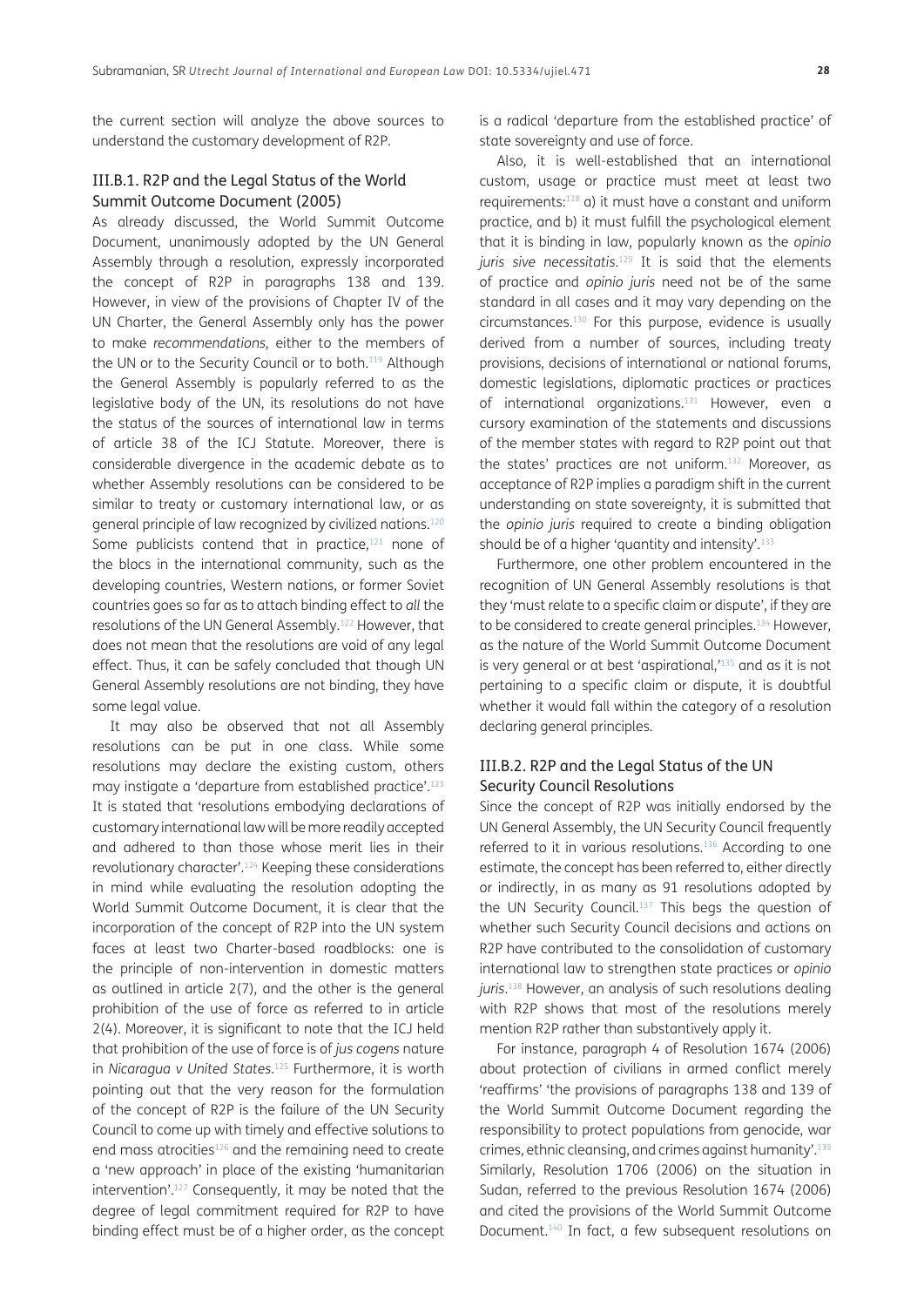Sudan also simply reaffirmed the 'relevant provisions of the World Summit Outcome Document'.<sup>141</sup>

Resolution 1894 (2009), adopted during the decadal anniversary of the initial consideration of the Protection of Civilians in Armed Conflict, elaborates upon the concept of R2P[.142](#page-16-6) It notes that 'states bear the primary responsibility to respect and ensure the human rights of their citizens as well as individuals within their territory as provided for by relevant international law' and 'to take all feasible steps to ensure the protection of civilians'. Thus, it can be deduced that the Council merely uses the R2P concept to reiterate states' primary responsibility to protect populations from international crimes or other serious violations of international humanitarian law, a matter already present in the existing body of international law. However, the reference to the World Summit Outcome Document in these resolutions may also demonstrate that the Council wishes to retain its power to invoke the second and third pillars of R2P (that is, collective international responsibility and use of force) at an appropriate time in the future.

The decisions made by the UN Security Council on the situation in Libya brought the Council closer to the legal recognition of R2P. What started as antigovernment protests inspired by the Arab Spring in the neighboring Egypt, rapidly swelled into a country-wide popular uprising against Muammar al-Qaddafi, who gained power through a military coup during the 1970s in Libya[.143](#page-16-7) It was estimated that around 500 to 700 civilians were killed even prior to the outbreak of the civil war.[144](#page-16-8) The Council, faced with an imminent threat of mass atrocities, cited the concept of the responsibility to protect the population and ordered an end to the violence. It also invoked its authority under Chapter VII of the Charter and referred the situation the ICC Prosecutor[.145](#page-16-9) An arms embargo, travel bans, and an asset freeze on specific individuals were imposed. Subsequently, through another resolution, the Council also authorized certain countries 'to take all necessary measures' (including use of force), 'to protect civilians and civilian populated areas'.[146](#page-16-10) It should be noted that the resolution became a reality thanks to the cooperation of the two permanent members of the Security Council, Russia, and China. They reached an understanding with the US that they will not exercise their vetoes on the passage of the resolution. Also, in view of the above, the resolution used the condition that 'all necessary means' will be used but only 'to protect the civilians and civilian populated areas'. Yet, in practice, it was alleged that the Council authorization was used to remove Muammar Qaddafi from power and to assassinate him. Later, this alleged 'misuse' of the resolution by the NATO members was believed to have caused dissensions in the unanimous support for R2P actions in later situations.

Though this clear, express, yet unanimous invocation of R2P signaled the possible arrival of R2P in international law, on a comparable situation in Syria, the UN Security Council could not reach any decision, due to the vetoes exercised by Russia and China. The draft resolution supported the Arab League's decision to facilitate a Syrian-led political transition and demanded that the 'Syrian government immediately put an end to all human rights violations and attacks against those exercising their rights to freedom of expression, peaceful assembly and association, protect its population, fully comply with its obligations under applicable international law and fully implement [the connected] Human Rights Council resolutions'.<sup>147</sup> Subsequently, in July 2012, the Security Council attempted to adopt another resolution under Chapter VII, threatening Syria with measures under Article 41.<sup>148</sup> Both resolutions could not succeed due to the vetoes of Russia and China. Explaining such veto, Russia contended that it is against the use of force and the imposition of sanctions against Syria and that Chapter VII should not be invoked to deal with the situation. The press statement issued by Russia read: 'The Russian Federation had explained [that] it could not accept a Chapter VII text to open the path to military intervention and sanctions. Yet, for some reason, those Council members had failed to exclude military intervention. Their calculation to use the Council and the UN to further their plans of putting their own pressures on sovereign States would not pass'.[149](#page-16-13) Similarly, China emphasized/maintained that the crisis should be resolved by Syrian people themselves.[150](#page-16-14)

It is pertinent to note that though the above official statements issued by Russia and China did not expressly link the present veto to the misuse of the Libyan resolution, news reports show a definite linkage between the two situations.[151](#page-16-15) For instance, one report mentioned that 'Russia in particular has been vocal in proclaiming that it felt tricked by UNSC Resolution 1973 on Libya, which led to a sustained NATO bombing campaign in support of the uprising against Muammar Qaddafi'. Russia remarked that 'it expected armed action would only be taken to protect the civilian population, and that the armed and coordinated support from NATO for the rebels, who won their war, went far beyond the UN mandate'[.152](#page-16-16) This supported the finding that the NATOled military campaign went far beyond the UN Security Council's authorization and caused divisions in the unanimous support for the meritorious development of the doctrine. On the other hand, unlike the UN Security Council Resolution 1973, which was passed with five abstentions, the later draft resolution on Syria was supported by all the Security Council members, barring Russia and China, with no abstentions[.153](#page-16-17) Moreover, it is notable that even the unsuccessful draft resolutions do not refer to the World Summit Outcome Document, either directly or indirectly, or even the concept of R2P in general.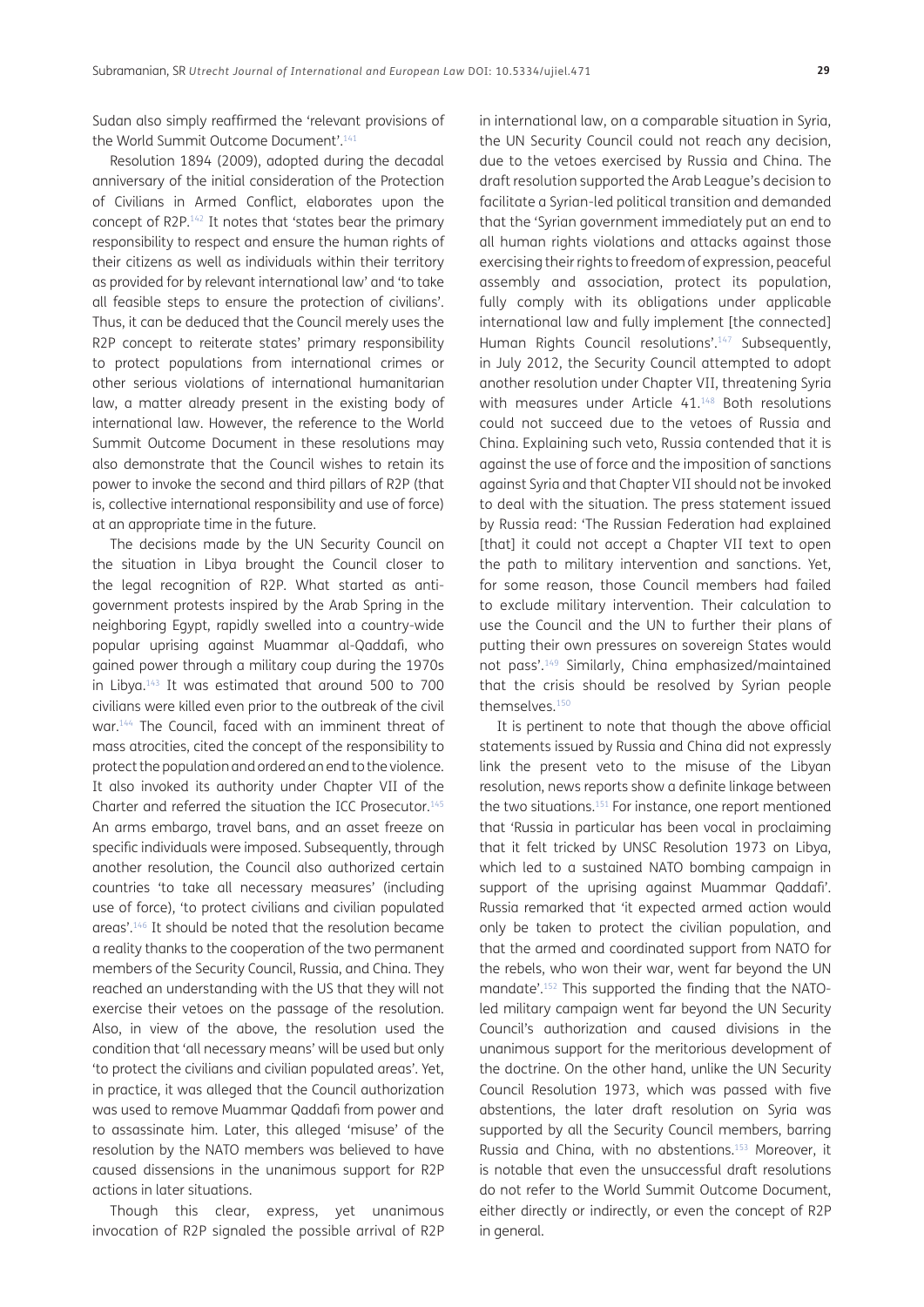The behavior of the states in adopting the resolutions and the level and the degree of support given by the member-states of the international community will add strength towards the customary nature of the R2P concept. As a result, it is opined that the explanations given by the members during the voting process are a significant consideration in the norm-building process. However, at the same time, it should not be forgotten that no credible conclusion can be reached only based on the states' voting behavior.<sup>154</sup>

Though the analysis above does point towards 'inconsistency' in state practice as a binding norm of international law, in the event of further resolutions by the UN Security Council, especially under Chapter VII, in the future on the 'Libyan model', R2P might be on its way to becoming an emerging norm of international law. The Council practice also supports a conclusion that though the states, including the permanent members of the Security Council, generally agree on the nature of R2P as a political concept, on the question of its application, they prefer to adopt a case-by-case approach and thereby negatively contribute to the emanation of the uniform pattern of conduct.

# III.B.3. R2P as 'Instant' customary international law?

Some scholars opined that the development of the concept of R2P could be considered a potential 'Grotian moment' for the accelerated formation of customary international law, better known as the instant customary international law, advocated by Professor Bin Cheng[.155](#page-16-19) In the context of the UN General Assembly resolution on Declaration of Legal Principles Governing the Activities of States in the Exploration and Use of Outer Space, Professor Cheng argued that the evidence of sufficient state practice may not be necessary for the formation of instant customary international law, if the other requirement of *opinio juris* is fulfilled, particularly by vote on the UN General Assembly resolutions.[156](#page-16-20) While explaining the rationale of such special law-making process, Michael Scharf observed that 'in periods of fundamental change— whether by technological advances, the commission of new forms of crimes against humanity, or the development of new means of warfare or terrorism— rapidly developing customary international law as crystallized in General Assembly resolutions may be necessary for international law to keep up with the pace of other developments'.<sup>157</sup> Bertrand Ramcharan also echoes this view and argues that some solemn parts of the UN Millennium Declaration made by the UN General Assembly might help to clarify the content of international law.<sup>158</sup>

Nevertheless, it is understood that the flexibility of customary international law may not be applied to the concept of 'R2P' for it may not be able to meet the *opinio juris* requirements necessary for the creation of instant customary international law. It is observed that

a careful analysis of the relevant UN General Assembly and Security Council resolutions and the explanatory statements and speeches given by the various political executives of the UN members, proves that they were not intending to lay down a binding rule of conduct.[159](#page-16-23) Moreover, in the absence of any acceptable definition of the 'responsibility to protect' especially for UN purposes, members had divergent views and opinions, making it difficult for a clear and cohesive expression of *opinio juris* to develop. Thus, the World Summit Outcome Document and the subsequent UN Security Council resolutions may not be giving rise to instant customary international law.

### **III.C. R2P AND OTHER SOURCES OF INTERNATIONAL LAW**

This section examines the extent to which the elements of R2P are present in the International Law Commission's (ILC) Articles of State Responsibility for Internationally Wrongful Acts. It also broadly outlines the activities of international actors as a general reflection of the practice of states.

#### III.C.1. R2P and Progressive Development of International Law

Certain vital links to the concept of responsibility to protect can be found in the ILC Articles on State Responsibility for Internationally Wrongful Acts.<sup>160</sup> In this connection, should be remembered that the Commission was created by the UN General Assembly under Article 13 of the UN Charter with an express mandate to promote the codification and progressive development of international law[.161](#page-16-25) Though the rules formulated by the Commission are not considered as independent sources of international law, in practice they act as an important source of authority for international courts and arbitral tribunals. Also, in the case of *Gabcikovo-Nagymaros* project, the ICJ applied the Draft Articles of State Responsibility (as it was then) and its rules on the exception of necessity as they were based on existing customary international law[.162](#page-16-26) This indicates that the Commission's work can be relied upon as evidence of existing customary international law. Similar views may also reference other works of the Commission such as, the Vienna Convention on the Law of Treaties<sup>163</sup> and the Vienna Conventions on Diplomatic and Consular Relations.[164](#page-16-28)

Among the Commission's various works, Article 41 of ILC's Articles of State Responsibility, provides for specific consequences for serious breaches of obligations under peremptory norms of general international law and is directly relevant to the concept of 'responsibility to protect'. At the outset, it should be noted that considerable overlap exists between the state responsibility regime and the scope of eligible crimes under the concept of responsibility to protect. In particular, the list of peremptory norms,<sup>165</sup> in the views of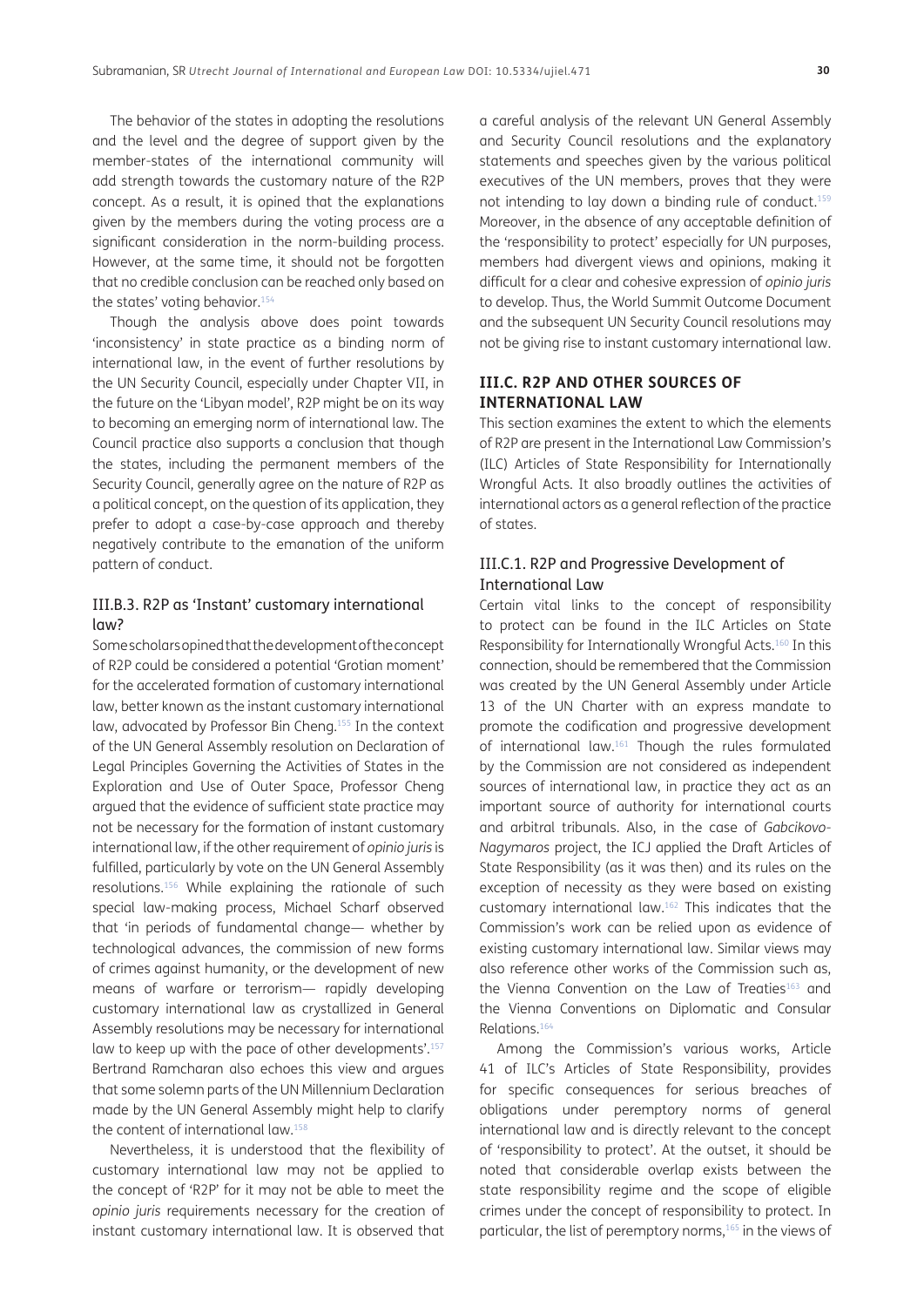the Commission, includes the prohibition of genocide,<sup>166</sup> alongside the possibility for inclusion in respect of crimes against humanity<sup>167</sup> and war crimes.<sup>[168](#page-17-0)</sup>

The above provision also provides for three specific obligations with respect to serious breaches of peremptory norm of international law: (1) states shall cooperate to bring any serious breach to an end through lawful means, (2) no state shall recognize as lawful a situation created by such breach, and (3) no state shall render aid or assistance in maintaining that situation. These obligations are not cast upon any specific state but on all states.<sup>169</sup> However, practically speaking, there is a possibility that no state may come forward to lead the campaign to end the wrongful acts where every state is obligated to take certain measures.<sup>170</sup> In such cases, a problem might arise as to which state will lead the collective efforts on behalf of all other states. Article 41 of the ILC Articles does not provide an answer to this problem. Yet, this issue needs to be understood in light of the other provisions contained in Articles 42 and 48.<sup>171</sup> While Article 42 delineates what constitutes an injured state, Article 48 enumerates the circumstances in which the responsibility by a state other than an injured state can be invoked. Paragraph 1 of Article 48 provides that a state other than an injured state is entitled to invoke the responsibility of another state if a) the breached obligation is owed to a group of states in which that state is also a member and it is also established that it is for the collective interests of the group or b) the obligation is of an *erga omnes* character. Thus, it becomes clear that the obligations laid down in Article 41, in the circumstances mentioned under Article 48, can be invoked by any affected state, which is reminiscent of the international responsibility provided for in the second pillar of R2P.

Article 48 also prescribes the categories of claims which can be made by the affected state against the responsible state. While such state may not make a claim for reparation for itself, they may make a claim in the interests of an injured state or of the beneficiaries of the breached obligation for the cessation of the internationally wrongful act, assurances and guarantees of non-repetition, and performance of any reparation obligation. Extrapolated in the context of R2P, this would mean that under the Articles of State Responsibility, intervening states have the right to claim cessation of the wrongful act, to obtain the assurances and guarantees of non-repetition, and ensure that the obligation of reparation is fulfilled by the responsible state. However, it may be noted that while R2P is broader in scope and preventive in nature, the Articles of State Responsibility speaks of entrenched rights within the legal framework.

The ICJ had the opportunity to apply all the three obligations listed in Article 41 of the Articles of State Responsibility in its Advisory Opinion on the *Legal Consequences of the Construction of a Wall in the Occupied Palestinian Territory*. [172](#page-17-4) The matter was brought before the

Court by the UN General Assembly over the construction of wall built by Israel in and around East Jerusalem. In the context of the obligation of non-recognition, the Court observed that 'all States are under an obligation not to *recognize* the illegal situation resulting from the construction of the wall in the Occupied Palestinian Territory, including in and around East Jerusalem.'[173](#page-17-5) On the issue of the obligation of non-assistance, it had stated that all states 'are also under an obligation not to render *aid or assistance* in maintaining the situation created by such construction.['174](#page-17-6) It had further remarked that:

"It is also for all States, while respecting the [UN] Charter and international law, to see to it that any impediment, resulting from the construction of the wall, to the exercise by the Palestinian people of its right to self-determination is brought to an end. In addition, al1 the States parties to the Geneva Convention relative to the Protection of Civilian Persons in Time of War of 12 August 1949 are under an obligation, while respecting the [UN] Charter and international law, to ensure compliance by Israel with international humanitarian law as embodied in that Convention.["175](#page-17-7)

Thus, in cases of serious breaches of peremptory norms of international law, the invocation of the international responsibility by third states became a reality in the *Wall* dispute. The above legal analysis also outlines the legal underpinnings of R2P in the progressive development of international law.

# III.C.2. R2P and Acts of other international actor[s176](#page-17-8)

A number of officials and units of the UN, such as the Office of High Commissioner for Human Rights,<sup>177</sup> UN High Commissioner for Refugees,<sup>178</sup> Department of Peacekeeping Operations<sup>179</sup> the Special Adviser on the Prevention of Genocide,<sup>[180](#page-17-12)</sup> Under-Secretary-General for Humanitarian Affairs and Emergency Relief Coordinator<sup>[181](#page-17-13)</sup> and the Rule of Law Unit<sup>[182](#page-17-14)</sup> took several measures which encouraged and assisted national governments to assume the responsibility to protect its own people.[183](#page-17-15) In fact, the creation of the Office of the Special Adviser on the Responsibility to Protect, as a part of UN bureaucracy, itself was prompted by the need for norm development and norm consolidation Accordingly, the Office was mandated to continue the 'political dialogue with Memberstates and other stakeholders on further steps toward implementation'[.184](#page-17-16) Moreover, the rich body of human rights instruments, supported by their provisions for reporting and treaty-monitoring mechanisms also support the notion that gross and systematic violations of human rights can no longer be viewed as domestic issues.<sup>[185](#page-17-17)</sup>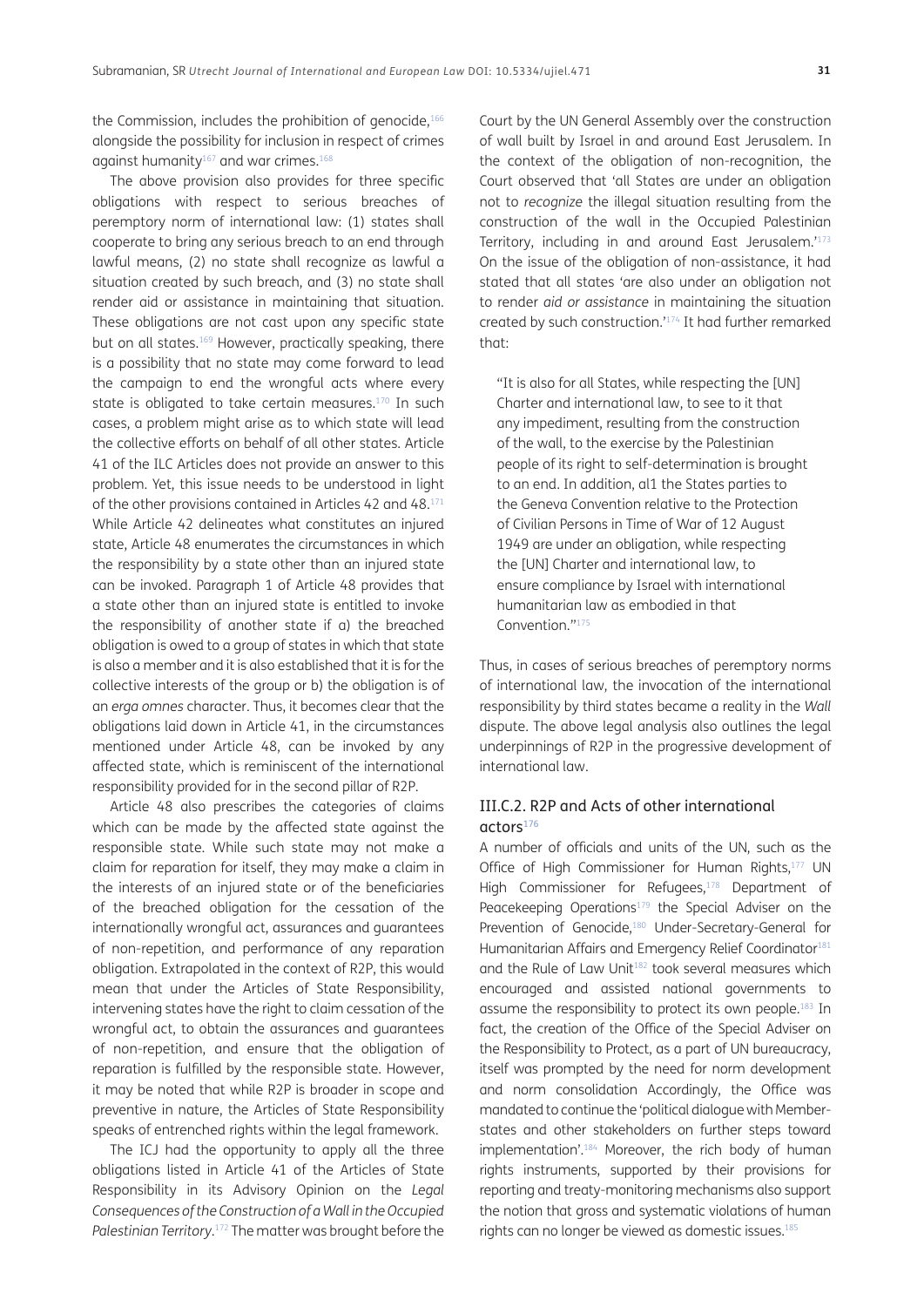# **IV. CONCLUSION**

It is incorrect to say that the concept of R2P is just a subject of international politics. Rather, it is significant to note that some of the foundational aspects of R2P are well-grounded in international law, building on the existing rules of the UN Charter, Genocide Convention, Geneva Conventions, Rome Statute of the ICC, ILC Articles of State Responsibility and customary international law. Further, it utilises leading judicial opinions of the ICJ and other judicial bodies. R2P strengthens the protection of human rights by the UN and its member-states and translates the opinions of the human rights treatymonitoring bodies into reality.

In particular, the existing treaty law and customary international law recognise that all states have clear obligations *to prevent* and *to protect* their populations against the crimes of genocide, crimes against humanity and war crimes. Moreover, the Genocide Conventions, along with Common Article 1, read along the same lines as the ICJ decisions in the cases of '*Military and Paramilitary Activities in and against Nicaragua*', '*Legality of Threat or Use of Nuclear Weapons*' (Advisory Opinion), and the '*Legal Consequences of the Construction of a Wall in the Occupied Palestinian Territory*' (Advisory Opinion), it becomes clear that states have the obligation *to prevent* the commission of genocide, war crimes and crimes against humanity (excluding ethnic cleansing) even beyond the territorial jurisdiction of the state. In fact, the existing international legal obligations with respect to genocide are much stronger than the responsibility to protect.

The above findings not only highlight that certain elements of R2P have origins in international law, but also that they have the support of a great number of signatories. Accordingly, the reiteration of R2P's legal grounding will lead to wider acceptance of the concept by the international community of states. However, it is incorrect to contend that the entire concept of R2P is firmly established in international law. It should be noted that the various legal components of R2P are not found in one particular source of law, but rather, they are gathered from many sources. Therefore, at times, the linkages between these sources are quite weak.

The lacunae in R2P's legal foundations are highlighted by the fact that while it prescribes certain parameters for intervention, such as the capacity to influence the injuring state and geographical proximity to the scene of events, there are no definite answers in international law to the following questions: when, or at what stage, can interventions be made? Which state will lead the campaign? What should the target of intervention be? Does it include regime change, particularly when a specific regime in that country is responsible for the mass atrocities?

It is gratifying to note that the 'World Summit' version of R2P only refers to four grave international crimes—genocide, crimes against humanity, war crimes and ethnic cleansing—rather than the other broader categories suggested by the Canadian Commission such as 'large-scale killing' or 'overwhelming natural or environmental catastrophes'. This limitation will not only ensure that R2P is applied only in cases of mass atrocities but will make certain that the concept of R2P develops through close linkages with legal developments.

Further, political support for the concept of R2P has also brought certain tangible benefits in legal terms. The endorsement of the World Summit Outcome Document by political leaders at the UN General Assembly, despite their reservations and statements, can be considered strong support by the international political class for the enforcement of existing international legal obligations to their fullest extent. Even though the 'primary responsibility' (the first pillar of R2P) is a restatement of what has already been settled in international law, political mobilisation still carries extra pressure. By endorsing the concept of R2P, UN member-states have implicitly agreed to the UN Security Council's mandate to consider mass atrocities committed within the territorial jurisdiction of a state, even without any international dimension, as a threat to international peace and security for the purposes of Article 39 of the UN Charter.

The debate on R2P has also positively contributed to one of the most vexing issues in UN reform: the discretionary use of veto by the permanent members of the UN Security Council. The fact that the debate has already led to increased global attention on the exercise of veto by the big powers is undeniable. Accordingly, it is expected to contribute to reasoned decision-making and transparency in the voting process of the world's foremost decision-making body.

Finally, one needs to realise that the future of R2P lies only within the UN and not outside it. Finding an alternative to the UN Security Council or its veto is not going to materialise in the near future. It is then suggested that, while R2P should be allowed to grow with the growth of consensus amongst the UN members, the existing international instruments and institutions should also be strengthened.

#### **NOTES**

<span id="page-12-0"></span>1 Generally, Jared Genser and Bruno Stagno Ugarte (eds), *The United Nations Security Council in the Age of Human Rights* (Cambridge University Press 2016).; Francisco Forrest Martin and others*, International Human Rights and Humanitarian Law: Treaties, Cases and Analyses* (Cambridge University Press 2006).; Oliver De Schutter, *International Human Rights Law* (Cambridge University Press 2010).; Fons Coomans and Menno T Kamminga (eds), *Extra-territorial Application of Human Rights Treaties* (Intersentia 2004).; Marko Milanovic, *Extraterritorial Application of Human Rights Treaties: Law, Principles, and Policy* (Oxford University Press 2011).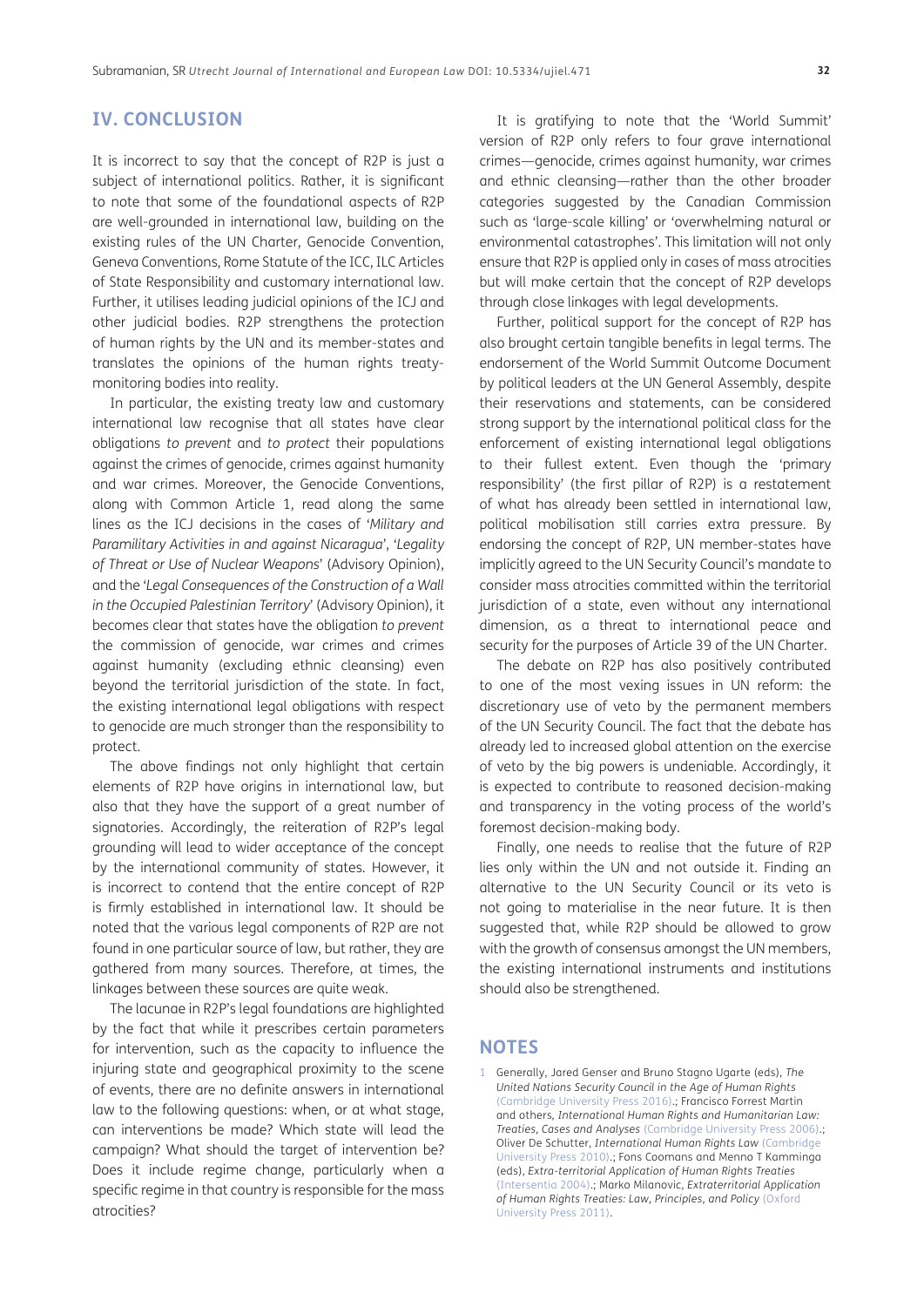- <span id="page-13-0"></span>2 Article 2 (1) of the ICCPR provides that '[e]ach State Party to the present Covenant undertakes to respect and to ensure to all individuals *within its territory and subject to its jurisdiction* the rights recognized in the present Covenant' (*emphasis added*).
- <span id="page-13-1"></span>Article 1 of the ECHR stipulates that the state parties shall 'secure to everyone within their jurisdiction' the rights and freedoms recognised in the Convention.
- <span id="page-13-2"></span>4 According to Article 1(1) of the ACHR, the state parties created obligations on themselves 'to respect the rights and freedoms recognized herein and to ensure to all persons subject to their jurisdiction the free and full exercise of those rights and freedoms.'
- <span id="page-13-3"></span>5 For instance, the International Covenant on Economic, Social and Cultural Rights (ICESCR) does not have any provision similar to 'jurisdiction' or 'territory'. However, even this Covenant was held to be dealing with 'essentially territorial' rights. See *Legal Consequences of the Construction of a Wall in the Occupied Palestinian Territory*, (Advisory Opinion) [2004] ICJ Rep. 136, para 112.
- <span id="page-13-4"></span>6 Article 1(3) of the UN Charter.
- <span id="page-13-5"></span>Article 2(7) of the UN Charter. However, this early understanding of the term 'to intervene' has undergone radical change over the years, mainly because of the reduction of the sphere of domestic jurisdiction of state. See Bruno Simma and others (eds), *Charter of the United Nations: A Commentary*, (Volume I, 3rd Edition) (Oxford University Press 2012) 289.
- 8 ibid.
- 9 This provided impetus to the UN Security Council to view gross and systemic human rights violations as matters affecting international peace and security and thereby to assume jurisdiction in human rights matters. See Article 24(1) of the UN Charter. For a further detailed study on how intra-state human rights violations were treated as threats to international peace and security, see Christopher J Le Mon and Rachel S Taylor, 'Security Council Action in the Name of Human Rights: From Rhodesia to Congo'[\(2004](#page-18-0)) 10(2) UC Davis Journal of International Law and Policy, 197–228. Also see Brian D Lepard, *Rethinking Humanitarian Intervention: A Fresh Legal Approach Based on Fundamental Ethical Principles in International Law and World Religions*, (Pennsylvania State University Press 2003) 170–178.
- 10 Allen Buchanan, 'Reforming the Law of Humanitarian Intervention', in J L Holgrefe and Robert O Keohane, *Humanitarian Intervention: Ethical, Legal and Political Dilemmas*  ([Cambridge University Press 2003](#page-18-1)) 130–135.
- <span id="page-13-6"></span>11 For detailed discussion on the questions of the legality of the use of force, see Christine D Gray, *International Law and the Use of Force* (Cambridge University Press, Cambridge, 2008).
- <span id="page-13-7"></span>12 In general, Bertrand G Ramcharan, *The Security Council and the Protection of Human Rights,* (Martinus Nijhoff 2002).; Philip Alston and Ryan Goodman, *International Human Rights: Text and Materials* (Oxford University Press 2013) 745–758.
- <span id="page-13-8"></span>13 United Nations General Assembly, *Implications of International Response to Events in Rwanda, Kosovo Examined by Secretary-General*, UN Press Release GA/9595 (20 September 1999). Also see International Commission on Intervention and State Sovereignty, *The Responsibility to Protect*, (2001), <[https://www.](https://www.idrc.ca/en/book/responsibility-protect-report-international-commission-intervention-and-state-sovereignty) [idrc.ca/en/book/responsibility-protect-report-international](https://www.idrc.ca/en/book/responsibility-protect-report-international-commission-intervention-and-state-sovereignty)[commission-intervention-and-state-sovereignty>](https://www.idrc.ca/en/book/responsibility-protect-report-international-commission-intervention-and-state-sovereignty) accessed 5 January 2021.
- <span id="page-13-9"></span>14 United Nations Security Council, *Report of the Independent Inquiry into the Actions of the United Nations During the 1994 Genocide in Rwanda*, UN Doc. S/1999/1257, (16 December 1999).; United Nations General Assembly, *Report of the Secretary-General pursuant to General Assembly Resolution 53/35*: The Fall of Srebrenica, UN Doc. A/54/549, (15 November 1999).
- <span id="page-13-10"></span>15 *Independent Inquiry* (n 14) 1.
- <span id="page-13-11"></span>16 ibid.
- <span id="page-13-12"></span>17 ibid.
- <span id="page-13-13"></span>18 Human Rights Watch.. *Leave None to Tell the Story: Genocide in Rwanda*, (1999) <[http://www.hrw.org/legacy/reports/1999/](http://www.hrw.org/legacy/reports/1999/rwanda/rwanda0399.htm) [rwanda/rwanda0399.htm>](http://www.hrw.org/legacy/reports/1999/rwanda/rwanda0399.htm) accessed 5 January 2021. The section on 'Taking Responsibility' refers to the statement of the then UN Secretary General Mr. Boutros-Ghali, US President Bill Clinton, Archbishop of Canterbury, the Belgian Senate, and French National Assembly.
- <span id="page-13-14"></span>19 Kofi Annan's oft-repeated appeal to the international community ('if humanitarian intervention is, indeed, an unacceptable assault on sovereignty, how should we respond to a Rwanda, to a Srebrenica, to gross and systematic violation of human rights that offend every precept of our common humanity?') galvanised support for such initiatives. United Nations Secretary General, *We the Peoples: The Role of the United Nations in the 21st Century*, Millennium Report of the Secretary-General, 48 (UN Doc. A/54/2000, 27 March 2000).
- <span id="page-13-15"></span>20 *International Commission* (n 13).
- <span id="page-13-16"></span>21 ibid VIII.
- <span id="page-13-17"></span>22 United Nations General Assembly, *Implementing the Responsibility to Protect:* Report of the UN Secretary-General, UN Doc. A/63/677, (12 January 2009).
- <span id="page-13-18"></span>23 United Nations Secretary General, *A More Secure World: Our Shared Responsibility*, Report of the High-level Panel on Threats, Challenges and Change, UN Doc. A/59/565 (2004), (2 December 2004).
- <span id="page-13-19"></span>24 United Nations Secretary General, *In Larger Freedom: Towards Development, Security and Human Rights for All*, Report of the Secretary-General, UN Doc. A/59/2005 (2005), (21 March 2005).
- <span id="page-13-20"></span>25 United Nations General Assembly, 2005 World Summit Outcome Document, UN Doc. GA Res. A/RES/60/1, (24 October 2005).
- <span id="page-13-21"></span>26 *International Commission* (n 13) 1 and 2, para 1.6.
- <span id="page-13-22"></span>27 ibid VII.
- <span id="page-13-23"></span>28 ibid 2. For political and moral critique of imperialism in the area of humanitarian intervention, See Jean Bricmont, *Humanitarian Imperialism: Using Human Rights to Sell War* (Monthly Review Press 2006) 17.
- <span id="page-13-24"></span>29 ibid 16, para 2.28.
- <span id="page-13-25"></span>30 ibid
- <span id="page-13-26"></span>31 ibid. For a critical review of the concept of armed intervention, see Rajan Menon, *The Conceit of Humanitarian Intervention* (Oxford University Press 2016).
- <span id="page-13-27"></span>32 ibid 9, para 1.40.
- <span id="page-13-28"></span>33 ibid 8, para1.37.
- <span id="page-13-29"></span>34 ibid 12–13, para 2.7 and 2.14.
- <span id="page-13-30"></span>35 ibid 17, para 2.31.
- <span id="page-13-31"></span>36 ibid 13, para 2.14. Also see Luke Glanville, *Sovereignty and the Responsibility to Protect: A New History* (University of Chicago Press 2013).
- <span id="page-13-32"></span>37 ibid 14, para 2.18.
- <span id="page-13-33"></span>38 ibid 14, para 2.19.
- <span id="page-13-34"></span>39 ibid 14, para 2.20. See *Andrea Birdsall, International Politics of Judicial Intervention: Creating a More Just Order*, 117 (Routledge 2009).
- <span id="page-13-35"></span>40 ibid 15, para 2.22. For linkages between human security and the responsibility to protect, see Malcolm McIntosh and Alan Hunter, *New Perspectives on Human Security* (Green Leaf Publications 2010).
- <span id="page-13-36"></span>41 ibid 13, para 2.15.
- <span id="page-13-37"></span>42 ibid 7, para 2.31.
- <span id="page-13-38"></span>43 ibid 17–18, para 2.32 for further treatment of responsibility to rebuild after the event, see Susan Breau, *The Responsibility to Protect in International Law: An Emerging Paradigm Shift* (Routledge 2016).
- <span id="page-13-39"></span>44 ibid 32, para 4.19.
- <span id="page-13-40"></span>45 ibid 3–55, para 6.28–6.40. While the UN General Assembly has the power to recommend peacekeeping operations in exercise of the 'Uniting for Peace' resolution, its implementation depends on the consent of the host-state. Such recommendations were usually known as 'Chapter VI ½ measures'. While the above procedure lends legitimacy to peacekeeping operations, R2P is a form of humanitarian intervention. For text of the 'Uniting for Peace' resolution, see UN Doc. A/RES/377(V), 3 November 1950; For detailed discussion on the relationship between the 'Uniting for Peace' resolution and R2P, see Gentian Zyberi, *An Institutional Approach to the Responsibility to Protect* (Cambridge University Press 2013) 112–113.; Andrew Carswell, 'Unblocking the UN Security Council: the *Uniting for Peace* Resolution'([2013\)](#page-18-2) Journal of Conflict and Security Law, 1–28.
- <span id="page-13-41"></span>46 ibid 32–37, paras 4.18 and 4.32–4.48. The five criteria of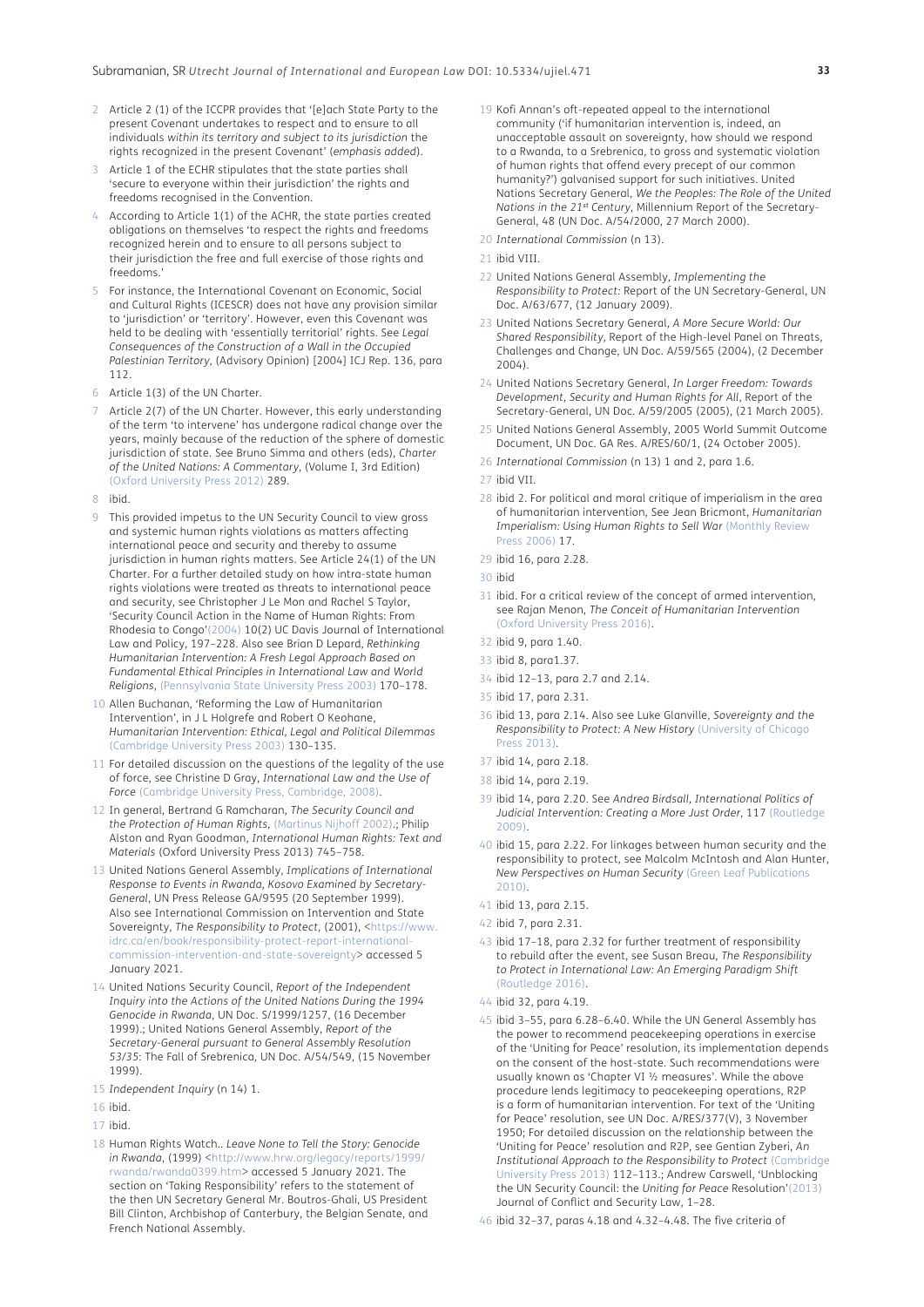legitimacy mentioned in the report are: just cause, right intention, last resort, and proportionality of means and a reasonable prospect of success. In this regard, also see Gareth Evans, *The Responsibility to Protect: Ending Mass Atrocity Crimes Once and For All* (Brookings Institution 2008) 136–140.

- <span id="page-14-0"></span>47 *A More Secure World: Our Shared Responsibility* (n 23).
- <span id="page-14-1"></span>48 For further details, see Joachim Muller, *Reforming the United Nations: The Struggle for Legitimacy and Effectiveness* [\(Martinus](#page-19-0)  [Nijhoff 2006\)](#page-19-0) 28.; Note by Secretary-General, General Assembly, fifty-ninth session, UN Doc. A/59/565 (2 December 2004).
- <span id="page-14-2"></span>49 *A More Secure World: Our Shared Responsibility* (n 23) 65–66, paras 201–203.
- <span id="page-14-3"></span>50 ibid 17, para 29.
- <span id="page-14-4"></span>51 ibid 17, para 30.; ibid 18, para 36.
- <span id="page-14-5"></span>52 ibid 65–66, para 201.
- <span id="page-14-6"></span>53 ibid 66, para 201.
- <span id="page-14-7"></span>54 ibid 66, para 203 (emphasis added). The panel also acknowledged that 'the Security Council so far has been neither very consistent nor very effective in dealing with these cases, very often acting too late, too hesitantly or not at all' (para 202).
- <span id="page-14-8"></span>55 ibid 66, para 201 (emphasis added).
- <span id="page-14-9"></span>56 ibid 65, para 198 (emphasis added).
- <span id="page-14-10"></span>57 *In Larger Freedom: Towards Development, Security and Human Rights for All* (n 24) 35, para 135.; ibid 59, Annex, Section III ('Freedom to live in Dignity'), para 7.
- <span id="page-14-11"></span>58 *2005 World Summit Outcome Document* (n 25).
- <span id="page-14-12"></span>59 ibid 21, paras 138–139.
- <span id="page-14-13"></span>60 See Christina Gabriela Badescu, *Humanitarian Intervention and the Responsibility to Protect: Security and Human Rights* (Routledge 2011) 101–136.
- <span id="page-14-14"></span>61 Letter from the UN Secretary-General addressed to the President of the Security Council dated 31 August 2007, UN Doc. S/2007/721 (7 December 2007). Also see the website of the Special Adviser on the Prevention of Genocide, available at <[https://www.un.org/en/genocideprevention/special-adviser](https://www.un.org/en/genocideprevention/special-adviser-prevention-genocide.shtml)[prevention-genocide.shtml>](https://www.un.org/en/genocideprevention/special-adviser-prevention-genocide.shtml) accessed 5 January 2021.
- <span id="page-14-15"></span>62 The UN Secretary-General submitted his first report on the Responsibility to Protect in January 2009, and since then, he has submitted eleven annual reports on the implementation of R2P. They are: Implementing the Responsibility to Protect, UN Doc. A/63/677, 12 January 2009; Early Warning, Assessment and the Responsibility to Protect, UN Doc. A/64/864, 14 July 2010; The Role of Regional and Subregional Arrangements in Implementing the Responsibility to Protect, UN Doc. A/65/877-S/2011/393 (28 June 2011).; Responsibility to Protect: Timely and Decisive Response, UN Doc. A/66/874/-S/2012/578 (25 July 2012).; Responsibility to Protect: State Responsibility and Prevention, UN Doc. A/67/929-S/2013/399 (9 July 2013).; Fulfilling Our Collective Responsibility: International Assistance and the Responsibility to Protect, UN Doc. A/68/947/-S/2014/449 (11 July 2014).; A Vital and Enduring Commitment: Implementing the Responsibility to Protect, UN Doc. A69/981-S/2015/500 (13 July 2015).; Mobilizing Collective Action: the Next Decade of the Responsibility to Protect, UN Doc. A/70/999-S/2016/620 (22 July 2016).; Implementing the Responsibility to Protect: Accountability for Prevention. UN Doc. A/71/1016 – S/2017/556 (10 August 2017).; Responsibility to Protect: From Early Warning to Early Action, S/72/884 – S/2018/525 (1 June 2018).; Responsibility to Protect: Lessons Learned for Prevention, UN Doc. S/73/898 –S/2019/463 (10 June 2019).; Prioritizing Prevention and Strengthening Response: Women and the Responsibility to Protect, UN Doc. A/74/964 – S/2020/501 (23 July 2020).
- <span id="page-14-16"></span>63 See Section III.B.2 of this article.
- <span id="page-14-17"></span>64 Article 38 para 1 of the Statute of the International Court of Justice (ICJ) lists the authoritative sources of international law as 'a) international conventions, whether general or particular, establishing rules expressly recognized by the contesting states b) international custom, as evidence of a general practice accepted by law c) the general principles of law recognized by civilized nations and d) judicial decisions and the teachings of the most highly qualified publicists of the various nations, as subsidiary means for the determination of rules of law.'
- <span id="page-14-18"></span>65 Convention on the Prevention and Punishment of the Crime of Genocide, 78 UNTS 277.
- <span id="page-14-19"></span>66 *2005 World Summit Outcome Document* (n 25) paras 138 and

139. According to para 138, '[e]ach state has the responsibility to protect its populations from genocide, war crimes, ethnic cleansing and crimes against humanity.'

- <span id="page-14-20"></span>67 Article IV.
- <span id="page-14-21"></span>68 Application of the Convention on the Prevention and Punishment of the Crime of Genocide (*Bosnia and Herzegovina v Serbia and Montenegro*) (Merits) [2007] ICJ Rep 2.
- <span id="page-14-22"></span>69 ibid 219, para 427.
- <span id="page-14-23"></span>70 ibid 79, para179.
- <span id="page-14-24"></span>71 Article IX.
- <span id="page-14-25"></span>72 Article 34.
- <span id="page-14-26"></span>73 Article 13, Rome Statute of the International Criminal Court, 2187 UNTS 90 ('Rome Statute').
- <span id="page-14-27"></span>74 *Bosnia and Herzegovina v Serbia and Montenegro* (n 68) 233, para 461 (emphasis added).
- <span id="page-14-28"></span>75 ibid 221, para 430.
- <span id="page-14-29"></span>76 ibid.
- 77 ibid.
- 78 ibid.
- 79 ibid.
- 80 ibid.
- 
- 81 ibid 221, para 431. 82 ibid 219, para 427.
- 
- 83 ibid.
- 84 United Nations, *List of Countries Which Have Ratified the Genocide Convention* <[https://treaties.un.org/Pages/ViewDetails.](https://treaties.un.org/Pages/ViewDetails.aspx?src=IND&mtdsg_no=IV-1&chapter=4&clang=_en) [aspx?src=IND&mtdsg\\_no=IV-1&chapter=4&clang=\\_en](https://treaties.un.org/Pages/ViewDetails.aspx?src=IND&mtdsg_no=IV-1&chapter=4&clang=_en)> accessed 5 January 2021.
- 85 United Nations, Growth in the Membership of the United Nations 1945-present, <[https://www.un.org/en/sections/member-states/](https://www.un.org/en/sections/member-states/growth-united-nations-membership-1945-present/index.html) [growth-united-nations-membership-1945-present/index.html>](https://www.un.org/en/sections/member-states/growth-united-nations-membership-1945-present/index.html) accessed 5 January 2021.
- 86 *Reservations to the Convention on the Prevention and Punishment of the Crime of Genocide* (Advisory Opinion) [1951] ICJ Rep. 15, 23.
- 87 ibid.
- 88 For detailed enumeration of the Geneva Conventions, See Francisco Forrest Martin and others *International Human Rights and Humanitarian Law: Treaties, Cases and Analysis*, (Cambridge University Press 2006), 530.
- 89 Also see United Nations University, *Siblings, but not twins: POC*  and R2P, [<http://unu.edu/publications/articles/siblings-but-not](http://unu.edu/publications/articles/siblings-but-not-twins-poc-and-r2p.html)[twins-poc-and-r2p.html>](http://unu.edu/publications/articles/siblings-but-not-twins-poc-and-r2p.html)accessed 5 January 2021.
- 90 International Commission (n 13) XI. Geneva Convention Relative to the Protection of Civilian Persons in Time of War. 12 August 1949, 75 UNTS 287.
- 91 For detailed study on scope of Common Article I, See Laurence Boisson de Chazournes and Luigi Condorelli, 'Common Article I of Geneva Conventions Revisited: Protecting Collective Interests' 2000) International Review of the Red Cross, No. 837.
- <span id="page-14-30"></span>92 See Anne Peters, 'Humanity as the A and Ω of Sovereignty' [\(2009](#page-19-1)) 20(3) European Journal of International Law, 513–544.; Louise Arbour, 'The Responsibility to Protect as a Duty of Care in International Law and Practice' [\(2008](#page-17-18)) 34(3) Review of International Studies 445–458.
- <span id="page-14-31"></span>93 *Corfu Channel* (United Kingdom v Albania) (Merits) 1949 ICJ Rep 4 ('United Kingdom v Albania'). For further discussions, See Vincent Chetail, 'The Contribution of the International Court of Justice to International Humanitarian Law', ([2003](#page-18-4)) 85.; International Review of Red Cross, 850.; *Zyberi* (n 45) 100.; Hanna Brollowski, 'The Responsibility to Protect and Common Article I of the 1949 Geneva Conventions and Obligations of Third States', in Julia Hoffman and Andre Nollkaemper, (eds) *The Responsibility to Protect: From Principle to Practice*, (Amsterdam University Press 2012) 93–110.
- 94 *Military and Paramilitary Activities in and against Nicaragua (Nicaragua v United States*) (Merits) [1986] ICJ Rep 14.
- 95 *Legality of the Threat or Use of Nuclear Weapons* (Advisory Opinion) [1996] ICJ Rep 257.
- 96 *United Kingdom v Albania* (n 93) 22.
- 97 *Nicaragua v United States* (n 94)103–104, para 218.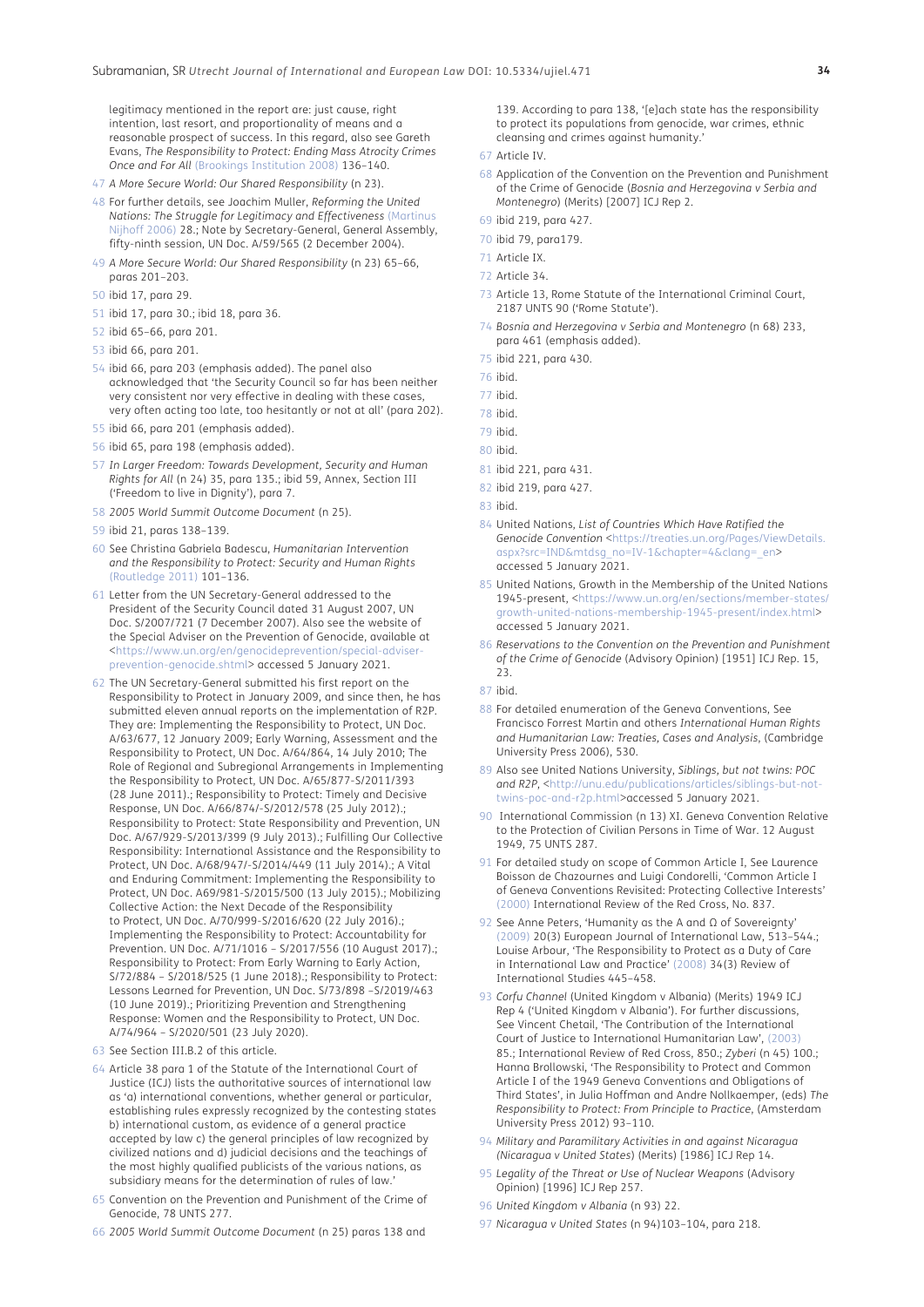#### 98 ibid.

- <span id="page-15-0"></span>99 *United Kingdom v Albania* (n 93). The Court further remarked: 'Article 3 which is common to al1 four Geneva Conventions of 12 August 1949 defines certain rules to be applied in the armed conflicts of a non-international character. There is no doubt that, in the event of international armed conflicts, these rules also constitute a minimum yardstick, in addition to the more elaborate rules which are also to apply to international conflicts; and they are rules which, in the Court's opinion, reflect what the Court in 1949 called 'elementary considerations of humanity' (*Corfu Channel*, [1949] (Merits), ICJ Rep. 22; para. 215 ). The Court may therefore find them applicable to the present dispute and is thus not required to decide what role the [US] multilateral treaty reservation might otherwise play in regard to the treaties in question', para 218.
- <span id="page-15-1"></span>100 *Legality of the Threat or Use of Nuclear Weapons* (n 95) 35, para 79.
- <span id="page-15-2"></span>101 ibid. para 82.
- <span id="page-15-3"></span>102 *Legal Consequences of the Construction of a Wall in the Occupied Palestinian Territory* (Advisory Opinion) [2004] ICJ Rep 136.
- <span id="page-15-4"></span>103 ibid 199–200, para 158 (emphasis added).
- <span id="page-15-5"></span>104 ibid 200, para 159.
- <span id="page-15-6"></span>105 Rome Statute (n 73). For the relationship between the R2P and ICC, See, Carsten Stahn and Goran Sluiter, *The Emerging Practice of the International Criminal Court,* (Martinus Nijhoff 2009) 169–171.
- <span id="page-15-7"></span>106 Constitutive Act of the African Union, 2158 UNTS 3.; For detailed study of the human rights foundations of R2P, See Rosenberg, 'Responsibility to Protect: A Framework for Prevention' ([2009\)](#page-19-2) 1 Global Responsibility to Protect, 442–477.
- <span id="page-15-8"></span>107 *Rome Statute* (n 73), Preamble and Article 5. In addition to the above list of crimes, the World Summit Outcome Document also specifies 'ethnic cleansing' as a ground for invocation of R2P, which is not criminalized as such under the Rome Statute. Yet, 'ethnic cleansing' can be considered as one of the other international crimes mentioned in the Statute. Similarly, the above conception of R2P does not list the 'crime of aggression' which is punishable by the ICC.
- <span id="page-15-9"></span>108 Maartje Weerdesteijn and Barbora Hola, 'Tool in the R2P Toolbox? Analysing the Role of the International Criminal Court in the Three Pillars of the Responsibility to Protect' ([2020](#page-19-3)) Criminal Law Forum, 385.
- <span id="page-15-10"></span>109 United Nations General Assembly, *Implementing the Responsibility to Protect*: Report of the UN Secretary General, UN Doc A/36/677 (12 January 2009).
- <span id="page-15-11"></span>110 *Weerdesteijn and Hola* (n 108).
- <span id="page-15-12"></span>111 Rome Statute, Article 1.
- <span id="page-15-13"></span>112 ibid Article 13(b).
- <span id="page-15-14"></span>113 See Urmas Paet, 'The Complex Relationship Between R2P and ICC: Can it Succeed?' (Ministry of Foreign Affairs, Republic of Estonia, 2013) [<http://www.vm.ee/et/node/29990>](http://www.vm.ee/et/node/29990) accessed 5 January 2021.
- <span id="page-15-15"></span>114 United Nations General Assembly, *A Vital and Enduring Commitment: Implementing the Responsibility to Protect: Report of the UN Secretary General*, UN Doc. A/69/981 (13 July 2015).
- <span id="page-15-16"></span>115 Article 4 (h) and (j) of the Constitutive Act of the African Union (2002) http://www.wipo.int/wipolex/en/other\_treaties/detail [jsp?treaty\\_id=221](http://www.wipo.int/wipolex/en/other_treaties/details.jsp?treaty_id=221) accessed 5 January 2021. For comprehensive analysis of all connected issues in this regard, See Ben Kioko, 'The Right of Intervention under the African Union's Constitutive Act: From Non-interference to Non-intervention' (2003) 852.; International Review of the Red Cross, 807–826. Also See George Klay Kieh Jr, 'The African Union, Responsibility to Protect and Conflict in Sudan's Darfur Region' (2013) 21(1) Michigan State International Law Review.
- <span id="page-15-17"></span>116 Krista Nadakavukaren Shefer and Thomas Cottier, 'Responsibility to Protect (R2P) and the Emerging Principle of Common Concern' in Peter Hilpold (ed), *The Responsibility to Protect (R2P): A New Paradigm of International Law*, (Brill 2014) 130.
- <span id="page-15-18"></span>117 Article 4 (f) and (g). For details on the practice of this provision, see *Zyberi* (n 45) 225 (referring to the Darfur situation in 2004).
- <span id="page-15-19"></span>118 John Murphy, 'Responsibility to Protect (R2P) Comes of Age?

A Skeptics' ([2011\)](#page-19-4) 18(2) ILSA Journal of International and Comparative Law.

- <span id="page-15-20"></span>119 Article 10, Charter of the United Nations, 1 UNTS XVI (emphasis added).
- <span id="page-15-21"></span>120 Godefridus Hoof, *Rethinking the Sources of International Law*, (Kluwer 1983) 181–184.; Marko Divac Öberg, 'Legal Effects of Resolutions of the UN Security Council and General Assembly in the Jurisprudence of the ICJ' ([2005](#page-19-5)) 16 European Journal of International Law, 904.
- <span id="page-15-22"></span>121 *Hoof* (n 120); ibid.
- <span id="page-15-23"></span>122 ibid 184 (emphasis added). It is also pertinent to note that the World Summit Outcome Document lists 178 paragraphs and touching upon a range of issues from development to security to health, to name a few and it is quite inconceivable that the entire document is binding upon the members of the UN.
- <span id="page-15-24"></span>123 Obed Asamoah, *The Legal Significance of the Declarations of the General Assembly of the United Nations*, (Martinus Nijhoff 1966) 228.
- <span id="page-15-25"></span>124 ibid.
- <span id="page-15-26"></span>125 *Nicaragua v United States* (n 94) 100–101, para 190.
- <span id="page-15-27"></span>126 *International Commission* (n 13) 1, para 1.5.
- <span id="page-15-28"></span>127 ibid 11.
- <span id="page-15-29"></span>128 While some authors led by Kelsen opine that the requirement of *opinio juris* may be dispensed with, other scholars opine that state practice is merely an evidence of customary international law rather than a source of international law. It is also explained that there might be non-legal reasons for the specific state practice. See Niels Petersen, 'Customary Law Without Custom? Rules, Principles and the Role of State Practice in International Norm Creation' ([2007](#page-19-6)) 23(2) American University International Law Review,278.; Peter Malanczuk, *Akehurst's Modern Introduction to International Law*, [\(Routledge 1997\)](#page-19-7) 39.; Theresa Reinold, *Sovereignty and the Responsibility to Protect,* (Routledge 2013) 38 ('In customary international law, what counts is objectively verifiable conduct').
- <span id="page-15-30"></span>129 While determining the methodology on how to identify the rules of customary international law, the practice of States rather than the decisions of international courts and tribunals will play a crucial role as state sovereignty still remains fundamental to the international legal system. For a report on the work of the International Law Commission (ILC) and the ongoing debate in this regard, *See* Sienho Yee, 'A Reply to Sir Michael Wood's Response to AALCOIEG's Work and My Report on the ILC Project on Identification of Customary International Law' ([2016](#page-19-8)) 15 Chinese Journal of International Law, 34.; Rossana Deplano, 'Assessing the Role of Resolutions in ILC Draft Conclusions on Identification of Customary International Law: Substantive and Methodological Issues', <https://paper. [ssrn.com/sol3/papers.cfm?abstract\\_id=2972639](https://papers.ssrn.com/sol3/papers.cfm?abstract_id=2972639)> accessed 5 January 2021.
- <span id="page-15-31"></span>130 David Harris, *Cases and Materials on International law*, (Sweet and Maxwell 2010) 53.
- <span id="page-15-32"></span>131 According to ILC, the evidence of *opinio juris* may take a wide variety of forms including 'public statements made on behalf of states, official publications, government legal opinions, diplomatic correspondence, decisions of national courts, treaty provisions and conduct in connection with resolutions adopted by an international organization or at an intergovernmental conference.' ILC, Identification of Customary International Law, Text of the draft conclusions adopted by the Drafting Committee, 67th Session, UN Doc. A/CN.4/L.869 (14 July 2015).
- <span id="page-15-33"></span>132 Also, for detailed evolution and analysis of the position of leading countries on R2P, See W Andy Knight and Frazer Egerton (eds), *Routledge Handbook of Responsibility to Protect*, (Routledge 2012).
- <span id="page-15-34"></span>133 *David Harris* (n 130) 53.
- <span id="page-15-35"></span>134 Blaine Sloan, *United Nations General Assembly Resolutions in Our Changing World* (Brill, The Netherlands (1991) 72. See James Crawford, *Brownlie's Principles of Public International Law* [\(Oxford University Press 2008](#page-18-5)) 42.; Christopher C Joyner, '*U.N.* General Assembly Resolutions and International Law: Rethinking the Contemporary Dynamics of Norm Creation' [\(1981](#page-18-6)) 11 California Western International Law Journal 452.
- <span id="page-15-36"></span>135 Also See, Anthony Aust, *Handbook of International Law*, (Cambridge University Press 2010) 214.; Alex Bellamy,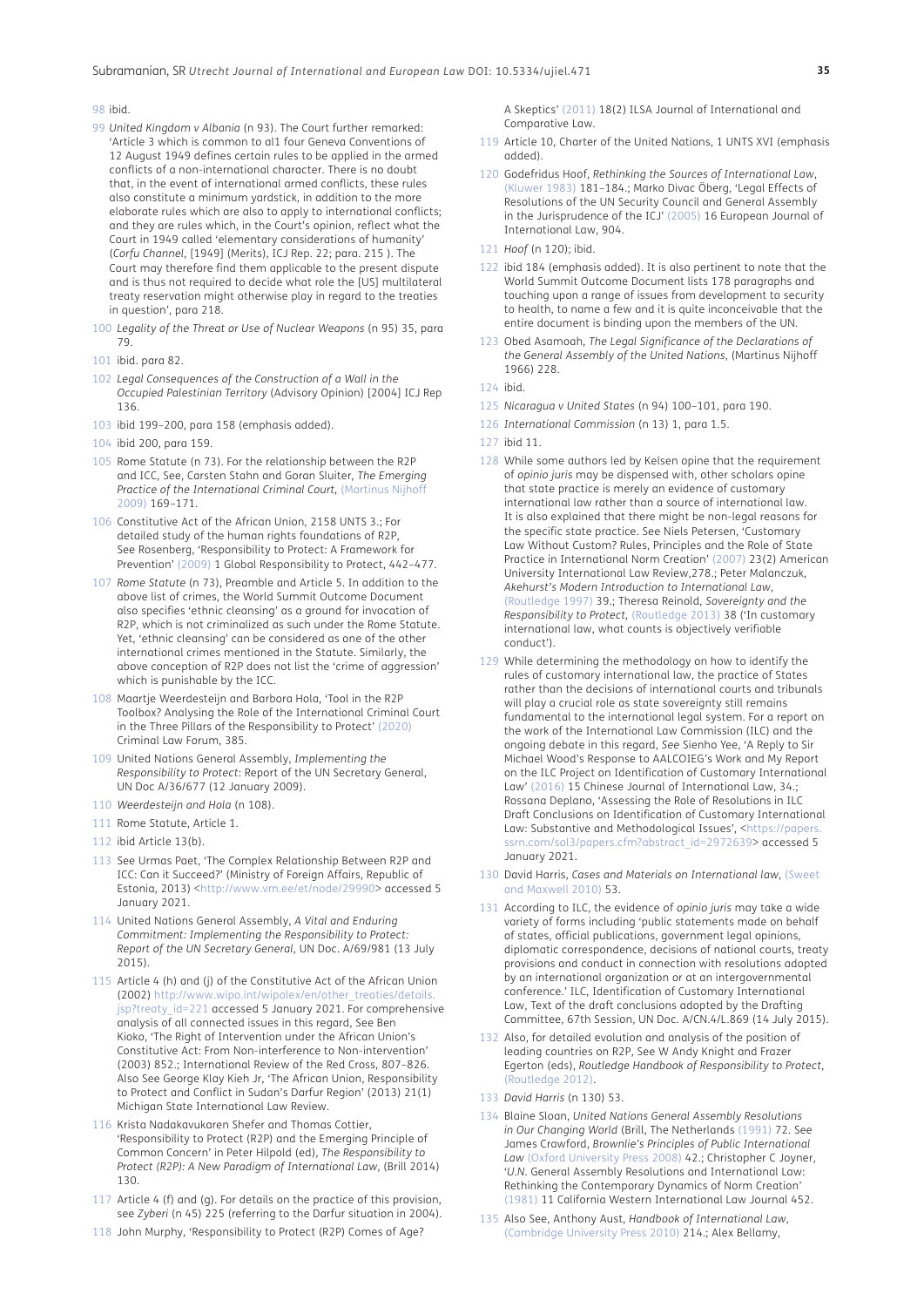*Responsibility to Protect: The Global Effort to End Mass Atrocities*, (Polity Press 2009) 149.

- <span id="page-16-0"></span>136 Anne Peters, 'The Security Council's Responsibility to Protect' ([2011\)](#page-19-9) 8(1) International Organizations Law Review, 115–154.; Susan Breau, *The Responsibility to Protect in International Law*, (Routledge 2016).
- <span id="page-16-1"></span>137 Global Centre for the Responsibility to Protect, *R2P References in United Nations Security Council resolutions and Presidential Statements* [<https://www.globalr2p.org/resources/un-security](https://www.globalr2p.org/resources/un-security-council-resolutions-and-presidential-statements-referencing-r2p/)[council-resolutions-and-presidential-statements-referencing](https://www.globalr2p.org/resources/un-security-council-resolutions-and-presidential-statements-referencing-r2p/)[r2p/](https://www.globalr2p.org/resources/un-security-council-resolutions-and-presidential-statements-referencing-r2p/)> accessed 5 January 2021.
- <span id="page-16-2"></span>138 For further discussion on whether the Security Council resolution can be considered to fall within the traditional sources of international law, See Stefan Talmon, 'The Security Council as World Legislature' (2005) 99 American Journal of International Law, 175–193, 179. By citing the case of *Lockerbie*, he opines that the Security Council Resolutions of both general and particular nature can be considered as a valid source of international law.
- <span id="page-16-3"></span>139 UN Security Council resolution, UN Doc. S/RES/1674 (28 April 2006).
- <span id="page-16-4"></span>140 UN Security Council resolution, UN Doc.S/RES/1706 (31 August 2006).
- <span id="page-16-5"></span>141 Global Centre for the Responsibility to Protect, *R2P References in United Nations Security Council resolutions and Presidential Statements* (n 137).
- <span id="page-16-6"></span>142 UN Security Council resolution, UN Doc. S/RES/1894 (11 November 2011).
- <span id="page-16-7"></span>143 Global Centre for the Responsibility to Protect, Libya and the Responsibility to Protect (2012), <[https://reliefweb.int/sites/](https://reliefweb.int/sites/reliefweb.int/files/resources/libyaandr2poccasionalpaper-1.pdf?) [reliefweb.int/files/resources/libyaandr2poccasionalpaper-1.](https://reliefweb.int/sites/reliefweb.int/files/resources/libyaandr2poccasionalpaper-1.pdf?) [pdf?>](https://reliefweb.int/sites/reliefweb.int/files/resources/libyaandr2poccasionalpaper-1.pdf?) accessed 24 January 2021.
- <span id="page-16-8"></span>144 United Nations Security Council, Chief Prosecutor of International Criminal Court Tells Security Council He Will Seek Arrest Warrants Soon against Three Individuals in First Libya Case, <<https://www.un.org/press/en/2011/sc10241.doc.htm>> accessed 24 January 2021.
- <span id="page-16-9"></span>145 UN Security Council resolution, UN Doc. S/RES/1970, 26 February 2011. The resolution was adopted unanimously.
- <span id="page-16-10"></span>146 UN Security Council resolution, UN Doc S/RES/1973, 17 March 2011. The resolution was adopted by a vote of ten, with no vote against it, but with five abstentions including Russia and China.
- <span id="page-16-11"></span>147 UN Security Council draft Resolution, UN Doc. S/2012/77, 4 February 2012, [<https://www.securitycouncilreport.org/](https://www.securitycouncilreport.org/atf/cf/%7B65BFCF9B-6D27-4E9C-8CD3-CF6E4FF96FF9%7D/Syria%20S2012%2077.pdf>) [atf/cf/%7B65BFCF9B-6D27-4E9C-8CD3-CF6E4FF96FF9%7D/](https://www.securitycouncilreport.org/atf/cf/%7B65BFCF9B-6D27-4E9C-8CD3-CF6E4FF96FF9%7D/Syria%20S2012%2077.pdf>) [Syria%20S2012%2077.pdf](https://www.securitycouncilreport.org/atf/cf/%7B65BFCF9B-6D27-4E9C-8CD3-CF6E4FF96FF9%7D/Syria%20S2012%2077.pdf>)> accessed 5 January 2021.
- <span id="page-16-12"></span>148 UN Security Council resolution, UN Doc. S/2012/538 (19 July 2012).
- <span id="page-16-13"></span>149 United Nations, 'Security Council Fails to Adopt Draft Resolution in Syria That Would Have Threatened Sanctions, Due to Negative Votes of China, Russian Federation', [<https://www.](https://www.un.org/press/en/2012/sc10714.doc.htm) [un.org/press/en/2012/sc10714.doc.htm](https://www.un.org/press/en/2012/sc10714.doc.htm)> accessed 5 January 2021.
- <span id="page-16-14"></span>150 ibid.
- <span id="page-16-15"></span>151 Putin Warns West over Syria and Iran (27 February 2012), <[https://www.timesofisrael.com/putin-warns-west-over](https://www.timesofisrael.com/putin-warns-west-over-syria-and-iran/)[syria-and-iran/>](https://www.timesofisrael.com/putin-warns-west-over-syria-and-iran/) 24 January 2021. Even scholarly reports see a linkage between the two resolutions. For instance, *see* Sienho Yee, 'Dynamic Interplay between the Interpreters of Security Council Resolutions' ([2012\)](#page-19-10) 11 Chinese Journal of International Law 619, 620.
- <span id="page-16-16"></span>152 Dan Murphy, 'After Massacre in Syria, Russia and China Veto UN Resolution'*, Christian Science Monitor* <[http://www.csmonitor.](http://www.csmonitor.com/World/Backchannels/2012/0204/After-massacre-in-Syria-Russia-and-China-veto-UN-resolution) [com/World/Backchannels/2012/0204/After-massacre-in-Syria-](http://www.csmonitor.com/World/Backchannels/2012/0204/After-massacre-in-Syria-Russia-and-China-veto-UN-resolution)[Russia-and-China-veto-UN-resolution>](http://www.csmonitor.com/World/Backchannels/2012/0204/After-massacre-in-Syria-Russia-and-China-veto-UN-resolution) accessed 5 January 2021.
- <span id="page-16-17"></span>153 *UN Security Council draft Resolution* (n 147).
- <span id="page-16-18"></span>154 Michael Doyle, 'Ethics, Law and the Responsibility to Protect*'* in Gunther Hellmann (eds), *Justice and Peace: Interdisciplinary Perspectives on a Contested Relationship*, (Campus Verlag 2013) 18 ('voting can be purely political').
- <span id="page-16-19"></span>155 Michael Scharf, 'Seizing the "Grotian moment": Accelerated Formation of Customary International Law in Times of Fundamental Change' ([2010\)](#page-19-11) 43 Cornell International Law

Journal, 439,.; Bin Cheng, 'United Nations Resolutions on Outer Space: "Instant" International Customary Law', ([1965](#page-18-7)) 5 Indian Journal of International Law, 23–112.

- <span id="page-16-20"></span>156 Bin Cheng (n 155) 35–36. Also see Niels Petersen (n 128) 124, 280. He points out the decreasing importance of state practice as a requirement of international custom by relying upon the decision of the ICJ in the Nicaragua case (*Case Concerning Military and Paramilitary Activities in and Against Nicaragua* (Nicaragua v US) (Merits), [1986] ICJ Rep., 14. According to him, while the judgment reiterates the two conditions of customary international law, namely, state practice and *opinio juris*, analysis of the decision demonstrates that it had mostly confined to the examination of the psychological element.
- <span id="page-16-21"></span>157 *Scharf* (n 155) 450. Also See Michael Scharf, 'The "Grotian Concept"' [\(2011](#page-19-12)) 19(3) ILSA Quarterly, 18.
- <span id="page-16-22"></span>158 Bertrand Ramcharan, *The Law, Policy and Politics of UN Human Rights Council*, (Brill 2015) 14.; UN Millennium Declaration, UN GA Res 55/2 UN Doc, A/RES/55/2 (8 September 2000).
- <span id="page-16-23"></span>159 Global Centre for the Responsibility to Protect, *R2P References in United Nations Security Council resolutions and Presidential Statement*s, (n 137).; Global Centre for the Responsibility to Protect, *What is R2P*, available at <[https://www.globalr2p.org/](https://www.globalr2p.org/what-is-r2p/) [what-is-r2p/](https://www.globalr2p.org/what-is-r2p/)> accessed 5 January 2021. On the question of admissibility of acts of government officials and explanation of votes as an evidence, see Malcolm Shaw, *International Law*, (Cambridge University Press 2012) 82.
- <span id="page-16-24"></span>160 James Crawford, *International Law Commission (ILC) Articles of State Responsibility: Introduction, Texts and Commentaries,* (Cambridge University Press 2002). ; Luke Glanville, 'The Responsibility to Protect beyond Borders'[\(2012](#page-18-8)) 12(1) Human Rights Law Review, 1–32.; Lotta Viikari, 'Responsibility to Protect and the Environmental Considerations: A Fundamental Mismatch or the Way Forward' in Peter Hilpold (eds), *Responsibility to Protect (R2P): A New Paradigm of International Law*, [\(Brill 2015\)](#page-19-13), 348–404. ; Nina H B Jorgensen, 'The Responsibility to Protect and Obligation of States and Organizations under the Law of International Responsibility' in Julia Hoffman and Andre Nollkaemper (eds), *Responsibility to Protect: From Principle to Practice* ([Amsterdam University Press](#page-18-9)  [2012\)](#page-18-9) 125–138. ; Dan Kuwali, *The Responsibility to Protect: Implementation of Article 4(h) Intervention*, (Martinus Nijhoff 2011) 463.; Daniel Silander and Don Wallace, *International Organizations and the Implementation of the Responsibility to Protect: The Humanitarian Crisis in Syria*, (Routledge 2015) 9–37. ; John Janzekovic and Daniel Silander, *Responsibility to Protect and Prevent: Principles, Promises and Practicalities*, (Anthem Press 2014) 83–88.; Tim Dunne, 'The Responsibility to Protect and World Order' in Ramesh Thakur and William Maley (eds), *Theorising the Responsibility to Protect*, ([Cambridge](#page-18-10)  [University Press 2015\)](#page-18-10) 96.
- <span id="page-16-25"></span>161 UN General Assembly Resolution 174 (II), UN Doc. A/RES/174 (II) (21 November 1947). ; R P Dhokalia, *The Codification of Public International Law*, (Manchester University Press 1970).
- <span id="page-16-26"></span>162 *Case Concerning Gabcikovo v Nagymaros Project* [1997], ICJ Rep.,7.; S R Subramanian, 'Too Similar or Too Different: State of Necessity as a Defence under Customary International Law and the Bilateral Investment Treaty and Their Relationship' ([2012\)](#page-19-14) 9(1) Manchester Journal of International Economic Law, 70.
- <span id="page-16-27"></span>163 In fact, through a catena of decisions, the ICJ had expressed its opinion on the customary nature of the VCLT. For instance, *Application of the Convention on the Prevention and Punishment of the Crime of Genocide* (Provisional Measures) (n 68) 3 and 11; *Legality of the Threat or Use of Nuclear Weapons* (n 95) 226 and 264.
- <span id="page-16-28"></span>164 Vienna Convention on Diplomatic Relations, 500 UNTS 95; Vienna Convention on Consular Relations, 596 UNTS 261.
- <span id="page-16-29"></span>165 *Crawford* (n 160) 246–247, paras 4–5. The Report indicates a list of norms which has already attained the status of peremptory norms or which has the potential to attain that status in the opinion of the Commission. They are: aggression, slavery, slave trade, genocide, racial discrimination, apartheid and torture as well as the principle of self-determination and the intransgressible principles of international humanitarian law.

<span id="page-16-30"></span>166 ibid.

<span id="page-16-31"></span>167 M Cherif Bassiouni, *Crimes Against Humanity in International* 

*Criminal Law*, (Kluwer Law International 1999) 210.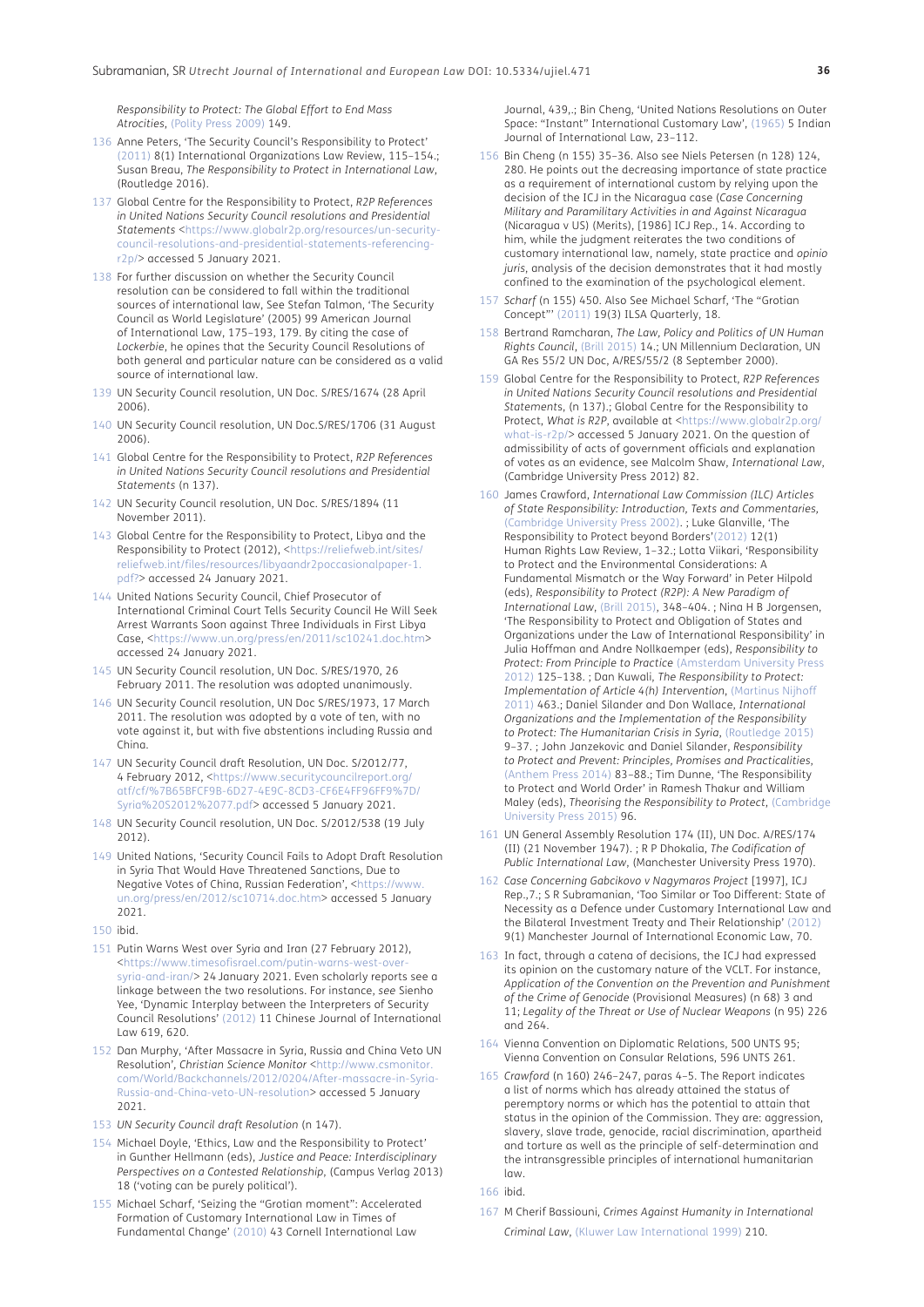- <span id="page-17-0"></span>168 ibid. It is opined that some aspects of war crimes may be included in the list of peremptory norms as the report includes intransgressible principles of international humanitarian law, by relying upon the decision of ICJ in the case of Legality of Threat or use of Nuclear Weapons*.* ; *Crawford* (n 160) 247, para 79.
- <span id="page-17-1"></span>169 *Jorgensen* (n 160).
- <span id="page-17-2"></span>170 Generally, *Menon* (n 31).; Monica Hakimi, 'State Bystander Responsibility', (2010) 21(2) European Journal of International Law, 341–385.
- <span id="page-17-3"></span>171 *Jorgensen* (n 160). ; *Glanville* (n 160). ; *Breau* (n 43).
- <span id="page-17-4"></span>172 *Legal Consequences of the Construction of a Wall in the Occupied Palestinian Territory* (Advisory Opinion) (n 102).
- <span id="page-17-5"></span>173 ibid 200, para 159.
- <span id="page-17-6"></span>174 ibid 202, para 163 and 196, para 146.
- <span id="page-17-7"></span>175 ibid 200, para 159.
- <span id="page-17-8"></span>176 See United Nations General Assembly, *Implementing the Responsibility to Protect: Accountability for Prevention*, (Report of the UN Secretary General), UN Doc. A/71/1016 – S/2017/556 (10 August 2017). ; International Law Commission (ILC), Formation and Evidence of Customary International Law, Memorandum by the Secretariat, 65<sup>th</sup> Sess., UN Doc. A/CN.4/659 (14 March 2013) (It should be noted that the ILC Drafting Committee on Identification of Customary International Law recognized that the practice of international organizations may contribute to the formation of customary international law in certain circumstances. However, this was not without any opposition as some states contended that the practice of international organizations is 'only pertinent to the extent it reflected the practice of States.'); *See* also Stephen Mathias, 'The Work of the International Law Commission on Identification of Customary International Law: A View from the Perspective of the Office of Legal Affairs' (2016) 15(1) Chinese Journal International Law 25. For a strong critique of this approach, see Deplano, (n 1295).
- <span id="page-17-9"></span>177 Alex Bellamy, 'Mainstreaming the Responsibility to Protect in the United Nations System: Dilemmas, Challenges and Opportunities' ([2013\)](#page-18-11) 5. ; Global Resp. to Protect 175 ("The Office of High Commissioner for Human Rights has been an enthusiastic supporter of RtoP and successive High Commissioners have made extensive use of the principle").
- <span id="page-17-10"></span>178 Susan Martin, 'Forced Migration, the Refugee Regime and the Responsibility to Protect' [\(2010](#page-19-15)) 2 Global Resp. to Protect 38 ('protection was the hallmark of UNHCR's role in the international community'). It discusses on the expanding role of UNHCR in providing assistance and protection to a widening range of forced migrants; Erika Feller, *Towards a Culture of Protection*, Speech delivered at the 8th Annual Forum on Human Rights, Dublin, Ireland <[http://www.unhcr.org/admin/](http://www.unhcr.org/admin/dipstatements/44aba8d54/8th-annual-forum-human-rights-dublin-ireland-global-human-rights-protection.html) [dipstatements/44aba8d54/8th-annual-forum-human-rights](http://www.unhcr.org/admin/dipstatements/44aba8d54/8th-annual-forum-human-rights-dublin-ireland-global-human-rights-protection.html)[dublin-ireland-global-human-rights-protection.html](http://www.unhcr.org/admin/dipstatements/44aba8d54/8th-annual-forum-human-rights-dublin-ireland-global-human-rights-protection.html)> accessed 5 January 2021 ('complementary protection may be a practical way to address protection needs not covered by existing instruments').
- <span id="page-17-11"></span>179 United Nations Department of Peacekeeping Operations (DPKO), *Handbook on United Nations Multidimensional Peacekeeping Operations* (2003) 64 ('the mandate of a peacekeeping operation may include the need to protect vulnerable civilian populations from imminent attack'). For a critique of this function, See *Bellamy* (n 135) 162 ('UN has yet to develop clear guidelines for the way military peacekeepers should go about protecting civilians').
- <span id="page-17-12"></span>180 Touko Piiparinen, *Transformation of UN Conflict Management: Producing Images of Genocide from Rwanda to Darfur and Beyond*, (Routledge 2010) 94 ('The purpose of the Special Adviser is to monitor and collect data on potential conflicts that could evolve into genocide').
- <span id="page-17-13"></span>181 Jared Genser, 'United Nations Security Council's Implementation of the Responsibility to Protect: A Review of Past Interventions and Recommendations for Improvement' ([2018\)](#page-18-12) Chicago Journal of International Law, 431.
- <span id="page-17-14"></span>182 Miodrag Jovanovic, 'Responsibility to Protect and the International Rule of Law', ([2015\)](#page-18-13) 14 Chinese Journal of International Law 767.; Michael Kirby, 'UN Special Procedures

for Defending Universal Human Rights' in: Charles Sampford and Ramesh Thakur (eds), *Institutional Supports for the* 

*International Rule of Law*, ([Routledge 2014](#page-18-14)) 2.

- <span id="page-17-15"></span>183 For e.g., During the General Debate on Technical Assistance and Capacity Building in the Human Rights Council, the Council referred to the role of Human Rights Council in the promotion of R2P. Accessible via <[http://www.ohchr.org/EN/NewsEvents/](http://www.ohchr.org/EN/NewsEvents/Pages/DisplayNews.aspx?NewsID=20611&LangID=E) [Pages/DisplayNews.aspx?NewsID=20611&LangID=E>](http://www.ohchr.org/EN/NewsEvents/Pages/DisplayNews.aspx?NewsID=20611&LangID=E) accessed 5 January 2021 ; United Nations General Assembly, 'Responsibility to Protect: Timely and Decisive Response', (Report of the Secretary General) UN Doc. A/66/874–S/2012/578 (25 July 2012). Also, for Role of Human Rights Council in Implementing the Responsibility to Protect, See Speech of Professor Gareth Evans, (19 June 2012) available at <[http://www.gevans.org/speeches/speech473.](http://www.gevans.org/speeches/speech473.html) [html>](http://www.gevans.org/speeches/speech473.html) accessed 5 January 2021. For details of encouragement of such activities by the officials of UN, See United Nations General Assembly, *Implementing the Responsibility to Protect*: Report of the Secretary-General (Paragraph 30), UN Doc. A/63/677 (12 January 2009), <[http://www.un.org/ga/search/](http://www.un.org/ga/search/view_doc.asp?symbol=A/63/677) [view\\_doc.asp?symbol=A/63/677>](http://www.un.org/ga/search/view_doc.asp?symbol=A/63/677) accessed 5 January 2021.
- <span id="page-17-16"></span>184 *Professor Jennifer Welsh appointed UN Special Adviser*, (Oxford University 6 August 2015) <[https://www.some.ox.ac.uk/news/](https://www.some.ox.ac.uk/news/professor-jennifer-welsh-appointed-un-special-adviser/) [professor-jennifer-welsh-appointed-un-special-adviser/](https://www.some.ox.ac.uk/news/professor-jennifer-welsh-appointed-un-special-adviser/)> accessed 5 January 2021. Also see Edward Luck, 'Getting There, Being There: The Dual Roles of the Special Adviser' in Alex Bellamy and Tim Dunne (eds), *Oxford Handbook of the Responsibility to Protect* (Routledge 2016) 288.
- <span id="page-17-17"></span>185 For human rights perspectives of R2P, especially, the due diligence obligation, see *Rosenberg* (n 106).

# **ACKNOWLEDGEMENTS**

The author is grateful to Ms. Ms. Desiree van Iersel for her editorial support, assistance and help.

# **COMPETING INTERESTS**

The author has no competing interests to declare.

# **AUTHOR INFORMATION**

Dr. S. R. Subramanian is Associate Professor of Law at the Rajiv Gandhi School of Intellectual Property Law, Indian Institute of Technology Kharagpur, West Bengal, India.

# **AUTHOR AFFILIATION**

**S. R. Subramanian D** [orcid.org/0000/0001/9442/7045](https://orcid.org/0000/0001/9442/7045) Indian Institute of Technology Kharagpur, IN

# **REFERENCES**

- <span id="page-17-18"></span>Arbour L, 'The Responsibility to Protect as a Duty of Care in International Law and Practice' (2008) 34 Review of International Studies 445. DOI: [https://doi.org/10.1017/](https://doi.org/10.1017/S0260210508008115) [S0260210508008115](https://doi.org/10.1017/S0260210508008115)
- Aust A, *Handbook of International Law* (Cambridge University Press 2010). DOI: [https://doi.org/10.1017/](https://doi.org/10.1017/CBO9780511841460) [CBO9780511841460](https://doi.org/10.1017/CBO9780511841460)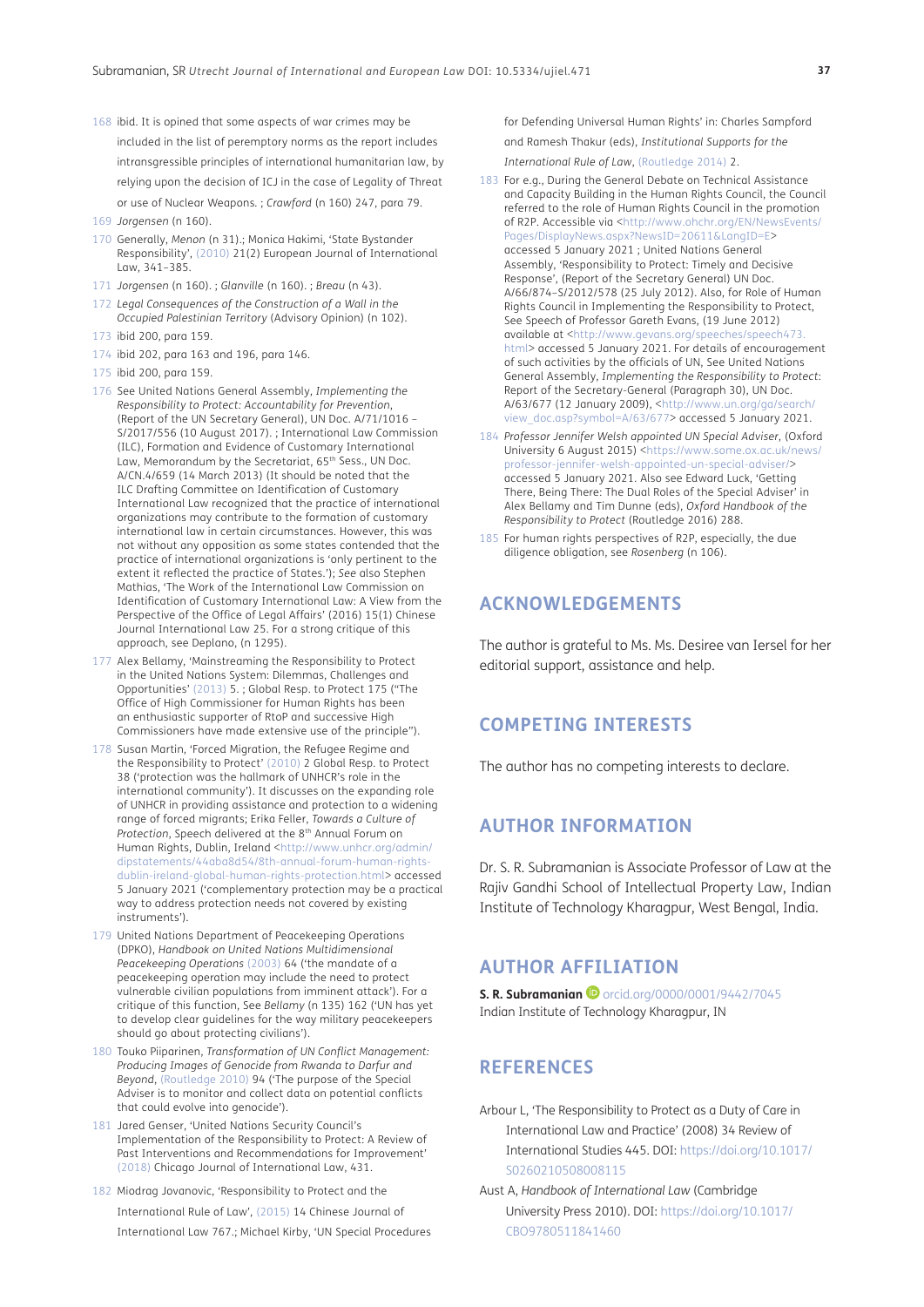- Badescu CG, *Humanitarian Intervention and the Responsibility to Protect: Security and Human Rights* (Routledge 2011). DOI:<https://doi.org/10.4324/9780203834541>
- Bassiouni MC, *Crimes Against Humanity in International Criminal Law* (Kluwer Law International 1999)
- Bellamy AJ, *Responsibility to Protect* (Polity Press 2009). DOI: <https://doi.org/10.1111/j.1528-3585.2009.00365.x>
- <span id="page-18-11"></span>Bellamy AJ, 'Mainstreaming the Responsibility to Protect in the United Nations System: Dilemmas, Challenges and Opportunities' (2013) 5 Global Responsibility to Protect 154. DOI: <https://doi.org/10.1163/1875984X-00502003>
- Birdsall A, *The International Politics of Judicial Intervention: Creating a More Just Order* (Routledge 2009). DOI: [https://](https://doi.org/10.4324/9780203888483) [doi.org/10.4324/9780203888483](https://doi.org/10.4324/9780203888483)
- Breau S, *The Responsibility to Protect in International Law: An Emerging Paradigm Shift* (1st edition, Routledge 2016). DOI:<https://doi.org/10.4324/9781315737287>
- Bricmont J, *Humanitarian Imperialism: Using Human Rights to Sell War* (NYU Press 2006)
- <span id="page-18-1"></span>Buchanan A, 'Reforming the International Law of Humanitarian Intervention' in JL Holzgrefe and Robert O Keohane (eds), *Humanitarian Intervention: Ethical, Legal and Political Dilemmas* (Cambridge University Press 2003). DOI: [https://](https://doi.org/10.1017/CBO9780511494000.005) [doi.org/10.1017/CBO9780511494000.005](https://doi.org/10.1017/CBO9780511494000.005)
- <span id="page-18-2"></span>Carswell AJ, 'Unblocking the UN Security Council: The Uniting for Peace Resolution' (2013) 18 Journal of Conflict and Security Law 453. DOI: <https://doi.org/10.1093/jcsl/krt016>
- <span id="page-18-7"></span>Cheng B, 'United Nations Resolutions on Outer Space: "Instant" International Customary Law' (1965) 5 Indian Journal of International Law 23
- <span id="page-18-4"></span>Chetail V, 'The Contribution of the International Court of Justice to International Humanitarian Law' (2003) 85 International Review of the Red Cross 35. DOI: [https://doi.](https://doi.org/10.1017/S1560775500115172) [org/10.1017/S1560775500115172](https://doi.org/10.1017/S1560775500115172)
- Coomans F and Kamminga MT, *Extraterritorial Application of Human Rights Treaties* (Intersentia nv 2004)
- Crawford J, *The International Law Commission's Articles on State Responsibility: Introduction, Text and Commentaries* (1st edition, Cambridge University Press 2002)
- <span id="page-18-5"></span>Crawford J, *Brownlie's Principles of Public International Law* (Oxford University Press 2008)
- <span id="page-18-3"></span>de Chazournes LB and Condorelli L, 'Common Article 1 of the Geneva Conventions Revisited: Protecting Collective Interests – ICRC' (2000) 837 International Review of the Red Cross
- <span id="page-18-10"></span>Dunne T, 'The Responsibility to Protect and World Order' in Ramesh Thakur and William Maley (eds), *Theorising the responsibility to protect* (Cambridge Univ Press 2015)
- Evans G, *The Responsibility to Protect: Ending Mass Atrocity Crimes Once and For All* (Brookings Institution Press 2008). DOI:<https://doi.org/10.1353/isia.2009.0001>
- <span id="page-18-12"></span>Genser J, 'The United Nations Security Council's Implementation of the Responsibility to Protect: A Review of Past Interventions and Recommendations for Improvement' (2018) 18 Chicago Journal of International Law
- Genser J and Ugarte BS (eds), *The United Nations Security Council in the Age of Human Rights* (Reprint edition, Cambridge University Press 2016)
- <span id="page-18-8"></span>Glanville L, 'The Responsibility to Protect Beyond Borders' (2012) 12 Human Rights Law Review 1. DOI: [https://doi.](https://doi.org/10.1093/hrlr/ngr047) [org/10.1093/hrlr/ngr047](https://doi.org/10.1093/hrlr/ngr047)
- Glanville L, *Sovereignty and the Responsibility to Protect: A New History* (University of Chicago Press 2013). DOI: [https://doi.](https://doi.org/10.7208/chicago/9780226077086.001.0001) [org/10.7208/chicago/9780226077086.001.0001](https://doi.org/10.7208/chicago/9780226077086.001.0001)
- Gray CD, *International Law and the Use of Force* (Oxford University Press 2008)
- Hakimi M, 'State Bystander Responsibility' (2010) 21 European Journal of International Law 341. DOI: [https://doi.](https://doi.org/10.1093/ejil/chq037) [org/10.1093/ejil/chq037](https://doi.org/10.1093/ejil/chq037)
- Harris DJ, *Cases and Materials on International Law* (Sweet & Maxwell 2010)
- Hoof GJH van, *Rethinking the Sources of International Law* (Kluwer Law and Taxation Publishers 1983)
- Hunter A and McIntosh M, *New Perspectives on Human Security* (2010)
- Janzekovic J and Silander D, *Responsibility to Protect and Prevent: Principles, Promises and Practicalities* (Reissue edition, Anthem Press 2014). DOI: [https://doi.](https://doi.org/10.4135/9781473906020.n34) [org/10.4135/9781473906020.n34](https://doi.org/10.4135/9781473906020.n34)
- <span id="page-18-9"></span>Jørgensen NHB, 'The Responsibility to Protect and the Obligations of States and Organizations under the Law of International Responsibility' in J Hoffmann, A Nollkaemper and I Swerissen (eds), *Responsibility to Protect: From Principle to Practice* (Amsterdam University Press 2012). DOI: <https://doi.org/10.1017/9789048515042.011>
- <span id="page-18-13"></span>Jovanovi MA, 'Responsibility to Protect and the International Rule of Law' (2015) 14 Chinese Journal of International Law 757. DOI: <https://doi.org/10.1093/chinesejil/jmv042>
- <span id="page-18-6"></span>Joyner C, 'U.N. General Assembly Resolutions and International Law: Rethinking the Contemporary Dynamics of Norm-Creation' (1981) 11 California Western International Law Journal
- <span id="page-18-14"></span>Kirby M, 'UN Special Procedures for Defending Universal Human Rights' in Charles Sampford and Ramesh Thakur (eds), *Institutional Supports for the International Rule of Law* (Routledge 2014)
- Knight WA and Egerton F (eds), *The Routledge Handbook of the Responsibility to Protect* (1st edition, Routledge 2012). DOI: <https://doi.org/10.4324/9780203117637>
- Kuwali D, *The Responsibility to Protect: Implementation of Article 4(h) Intervention* (Martinus Nijhoff Publishers 2011). DOI: <https://doi.org/10.1163/ej.9789004191716.i-530>
- <span id="page-18-0"></span>Le Mon C and Taylor RS, 'Security Council Action in the Name of Human Rights: From Rhodesia to the Congo' (2004) 10 UC Davis Journal of International Law and Policy 197
- Lepard BD, *Rethinking Humanitarian Intervention: A Fresh Legal Approach Based on Fundamental Ethical Principles in International Law and World Religions* (Pennsylvania State University Press 2003)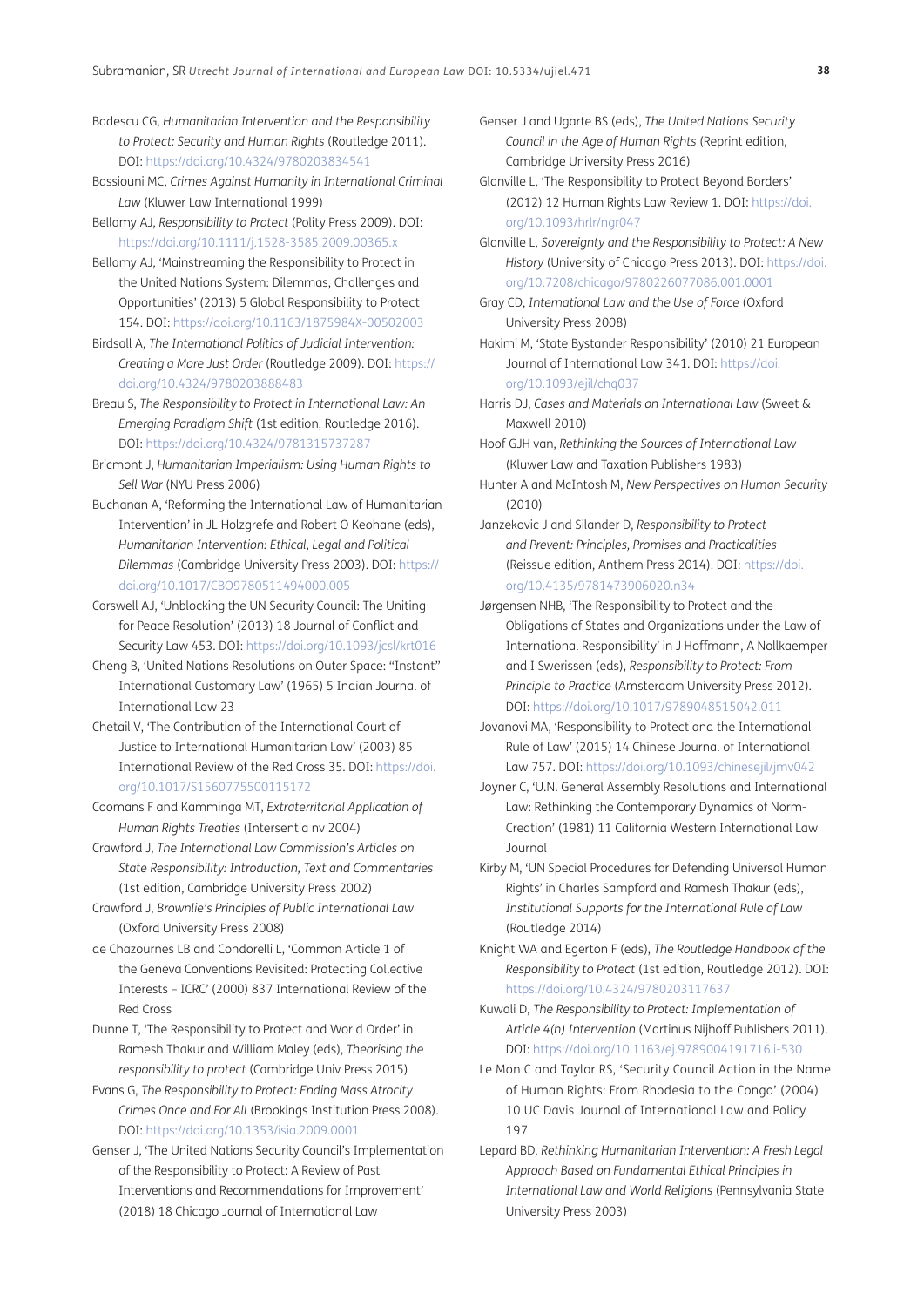<span id="page-19-7"></span>Malanczuk P and Akehurst MB, *Akehurst's Modern Introduction to International Law* (Routledge 1997). DOI: [https://doi.](https://doi.org/10.5771/0506-7286-1998-2-223) [org/10.5771/0506-7286-1998-2-223](https://doi.org/10.5771/0506-7286-1998-2-223)

Martin FF and others, *International Human Rights and Humanitarian Law: Treaties, Cases, and Analysis* (Cambridge University Press 2006). DOI: [https://doi.](https://doi.org/10.1017/CBO9780511808746) [org/10.1017/CBO9780511808746](https://doi.org/10.1017/CBO9780511808746)

<span id="page-19-15"></span>Martin S, 'Forced Migration, the Refugee Regime and the Responsibility to Protect' (2010) 2 Global Responsibility to Protect 38. DOI: [https://doi.org/10.1163/18759841](https://doi.org/10.1163/187598410X12602515137338) [0X12602515137338](https://doi.org/10.1163/187598410X12602515137338)

Menon R, *The Conceit of Humanitarian Intervention* (Oxford University Press 2016)

- Milanovic M, *Extraterritorial Application of Human Rights Treaties: Law, Principles, and Policy* (1st edition, Oxford University Press 2011). DOI: [https://doi.org/10.1093/acprof:](https://doi.org/10.1093/acprof:oso/9780199696208.003.0001) [oso/9780199696208.003.0001](https://doi.org/10.1093/acprof:oso/9780199696208.003.0001)
- <span id="page-19-0"></span>Müller J, *Reforming the United Nations: The Struggle for Legitimacy and Effectiveness* (Martinus Nijhoff 2006). DOI: <https://doi.org/10.1163/ej.9789004151314.i-531>
- <span id="page-19-4"></span>Murphy J, 'Responsibility to Protect (R2P) Comes of Age? A Skeptics View' (2011) 18 ILSA Journal of International and Comparative Law 413
- <span id="page-19-5"></span>Öberg MD, 'The Legal Effects of Resolutions of the UN Security Council and General Assembly in the Jurisprudence of the ICJ' (2005) 16 European Journal of International Law 879. DOI:<https://doi.org/10.1093/ejil/chi151>
- <span id="page-19-1"></span>Peters A, 'Humanity as the A and Ω of Sovereignty' (2009) 20 European Journal of International Law 513. DOI: [https://](https://doi.org/10.1093/ejil/chp026) [doi.org/10.1093/ejil/chp026](https://doi.org/10.1093/ejil/chp026)
- <span id="page-19-9"></span>Peters A, 'The Security Council's Responsibility to Protect' (2011) 8 International Organizations Law Review 15. DOI: [https://](https://doi.org/10.1163/157237411X584075) [doi.org/10.1163/157237411X584075](https://doi.org/10.1163/157237411X584075)
- <span id="page-19-6"></span>Petersen N, 'Customary Law Without Custom? Rules, Principles, and the Role of State Practice in International Norm Creation' (2007) 23 American University International Law Review
- Piiparinen T, *The Transformation of UN Conflict Management: Producing Images of Genocide from Rwanda to Darfur and Beyond* (1st edition, Routledge 2010). DOI: [https://doi.](https://doi.org/10.4324/9780203870679) [org/10.4324/9780203870679](https://doi.org/10.4324/9780203870679)

Ramcharan BG, *The Security Council and the Protection of Human Rights* (Martinus Nijhoff Publishers 2002). DOI: <https://doi.org/10.1163/9789047403166>

Ramcharan B, *The Law, Policy and Politics of the UN Human Rights Council* (Brill Nijhoff 2015). DOI: [https://doi.](https://doi.org/10.1163/9789004289031) [org/10.1163/9789004289031](https://doi.org/10.1163/9789004289031)

Reinold T, *Sovereignty and the Responsibility to Protect: The Power of Norms and the Norms of the Powerful* (Routledge 2013). DOI:<https://doi.org/10.4324/9780203080740>

<span id="page-19-2"></span>Rosenberg SP, 'Responsibility to Protect: A Framework for Prevention' (2009) 1 Global Responsibility to Protect 442. DOI:<https://doi.org/10.1163/187598509X12505800144837>

- <span id="page-19-11"></span>Scharf M, 'Seizing the Grotian Moment: Accelerated Formation of Customary International Law in Times of Fundamental Change' (2010) 43 Cornell International Law Journal 439 Scharf M, 'The "Grotian Concept"' (2011) 19 ILSA Quarterly
- <span id="page-19-12"></span>Schutter OD, *International Human Rights Law: Cases, Materials, Commentary* (1st edition, Cambridge University Press 2010). DOI:<https://doi.org/10.1017/CBO9780511779312>
- Silander D and Wallace D (eds), *International Organizations and the Implementation of the Responsibility to Protect: The Humanitarian Crisis in Syria* (Routledge 2015). DOI: [https://](https://doi.org/10.4324/9781315709642) [doi.org/10.4324/9781315709642](https://doi.org/10.4324/9781315709642)
- Simma B and others (eds), *The Charter of the United Nations: A Commentary* (Volume I, 3rd edition, Oxford University Press 2012)
- Sloan B, *United Nations General Assembly Resolutions in Our Changing World* (Brill Nijhoff 1991)
- Stahn C and Sluiter G, *The Emerging Practice of the International Criminal Court* (Martinus Nijhoff Publishers 2009). DOI: <https://doi.org/10.1163/ej.9789004166554.i-774>
- <span id="page-19-14"></span>Subramanian SR, 'Too Similar or Too Difficult: State of Necessity as a Defence under Customary International Law and the Bilateral Investment Treaty and Their Relationship' (2012) 9 Manchester Journal of International Economic Law 68
- UN. Department of Peacekeeping Operations (ed), *Handbook on United Nations Multidimensional Peacekeeping Operations* (UN 2003)
- <span id="page-19-13"></span>Viikari L, 'Responsibility to Protect and the Environmental Considerations: A Fundamental Mismatch or the Way Forward?' in Peter Hilpold (ed), *The Responsibility to Protect (R2P)* (Brill Nijhoff 2015)
- <span id="page-19-3"></span>Weerdesteijn M and Holá B, '"Tool in the R2P Toolbox"? Analysing the Role of the International Criminal Court in the Three Pillars of the Responsibility to Protect' (2020) 31 Criminal Law Forum 377. DOI: [https://doi.org/10.1007/](https://doi.org/10.1007/s10609-020-09394-x) [s10609-020-09394-x](https://doi.org/10.1007/s10609-020-09394-x)
- <span id="page-19-10"></span>Yee S, 'The Dynamic Interplay between the Interpreters of Security Council Resolutions' (2012) 11 Chinese Journal of International Law 613. DOI: [https://doi.org/10.1093/](https://doi.org/10.1093/chinesejil/jms086) [chinesejil/jms086](https://doi.org/10.1093/chinesejil/jms086)
- <span id="page-19-8"></span>Yee S, 'A Reply to Sir Michael Wood's Response to AALCOIEG's Work and My Report on the ILC Project on Identification of Customary International Law' (2016) 15 Chinese Journal of International Law 33. DOI: [https://doi.org/10.1093/](https://doi.org/10.1093/chinesejil/jmw010) [chinesejil/jmw010](https://doi.org/10.1093/chinesejil/jmw010)
- Zyberi G (ed), *An Institutional Approach to the Responsibility to Protect* (Cambridge University Press 2013). DOI: [https://doi.](https://doi.org/10.1017/CBO9781139567664) [org/10.1017/CBO9781139567664](https://doi.org/10.1017/CBO9781139567664)